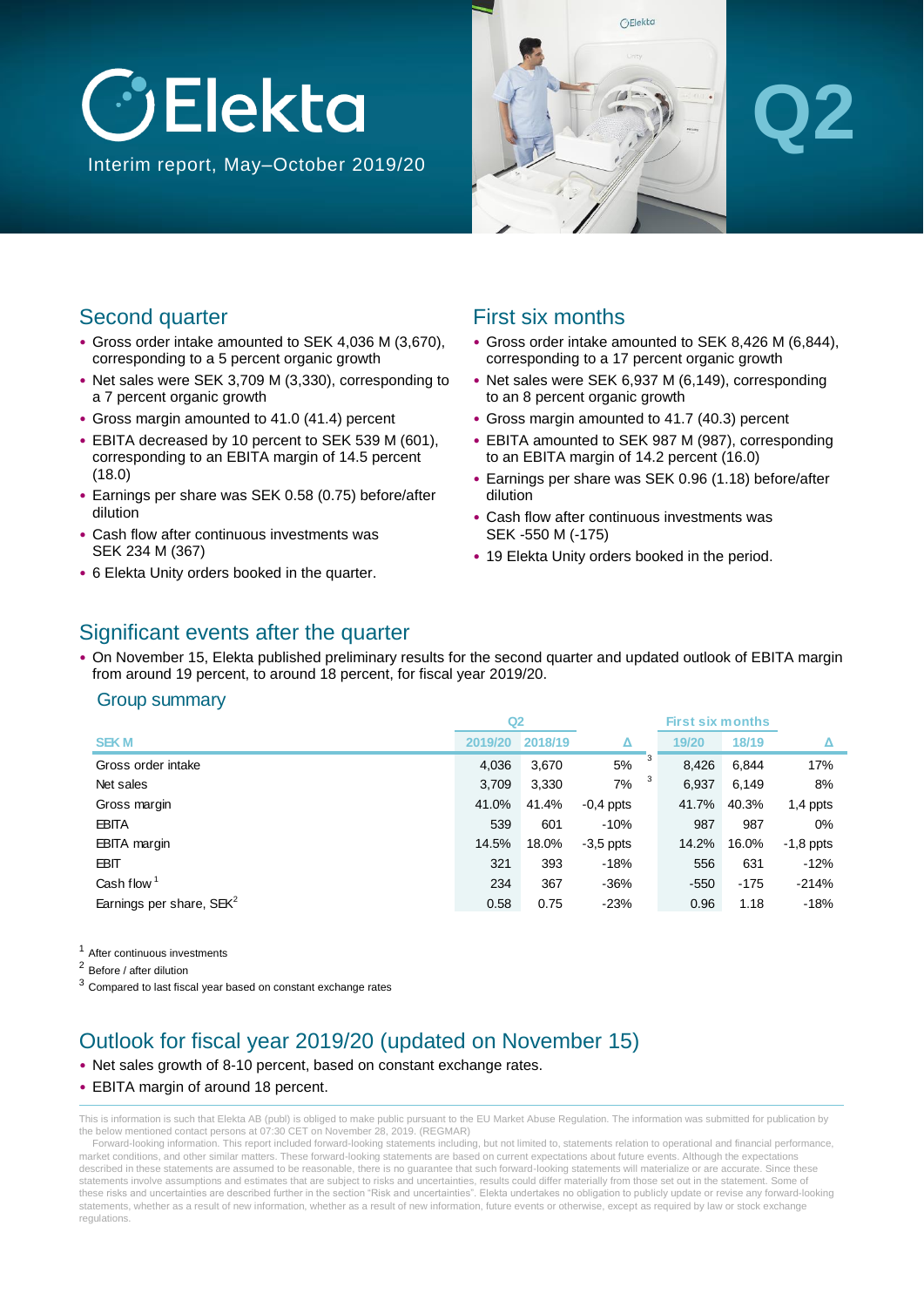### **CEO comment**

### Good overall growth with fx and delayed installations affecting profitability

**We delivered mixed outcomes in the second quarter. Order growth was very strong in emerging markets and North America. Some delayed installations hampered our revenue growth and profitability, although the largest negative impact on profitability came from exchange rate differences.**

### Strong quarterly order growth except in Europe

The order intake in the second quarter was very strong in North & South America as well as in Asia Pacific. Other emerging markets – such as the Middle East & Africa – also reported strong order growth. Europe had a weak quarter. Looking at the half-year growth rates we had double-digit growth numbers in all regions, reflecting the fluctuations between quarters.

Elekta Unity as well as brachytherapy supported the strong development in our order books.

### Growing installed base and Elekta Unity going clinical

Overall our installed base of treatment solutions was growing by 8 percent, which ensures good recurrent business in the future. Five Unity systems went clinical in the quarter. The high attractiveness of Elekta Unity was confirmed at ASTRO, with very strong interest from customers and Elekta Unity being subject to many studies presented throughout the conference. MOSAIQ® Plaza got very positive feedback with customers stating that it is adding intelligence to value based health care.

### Fx and delayed installations impacting profitability

Our profitability in the quarter decreased due to a substantial headwind from currency changes and delayed start of installations. Foreign exchange had a negative impact on the EBITA margin of around 200 basis points. Our EBITA was also affected by a shortfall of Leksell Gamma Knife installations, which had in total a negative impact of approximately 150 basis points. With an already strong installation plan for the coming six months we do not expect to be able to fully recover the delayed installation this fiscal year and therefore lowered our EBITA guidance for 2019/20 earlier in November.

Our Brexit mitigation stock at the end of October increased inventory. With a reduced risk of a hard Brexit we will work this down over the next two quarters.

### Paradigm shift in radiation therapy

We continued to take steps in Precision Radiation Medicine in the quarter, e.g. by strengthening our cloud-based software offerings through the acquisition of ProKnow. We are focused on driving the MR-linac paradigm shift in radiation therapy to ensure broad market adoption for the benefit of patients, customers, and Elekta.

Richard Hausmann President and CEO



**6** new Elekta Unity orders

UMC Utrecht has installed a second MR-Linac solely dedicated to prostate cancer treatments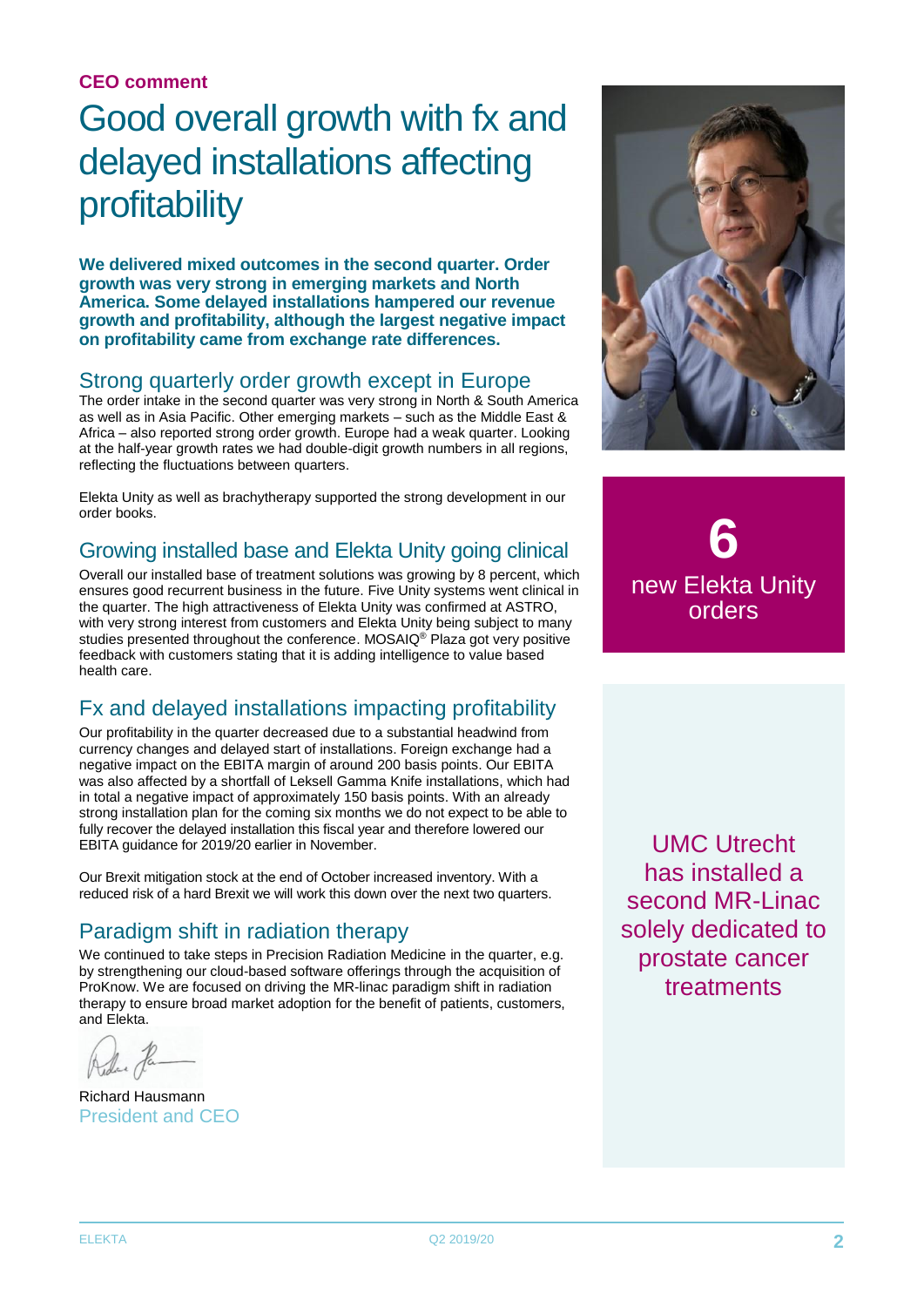### **Second quarter** Order intake and order backlog

Gross order intake increased by 10 percent to SEK 4,036 M (3,670) and 5 percent based on constant exchange rates.

Order backlog was SEK 33,581 M, compared to SEK 32,003 M on April 30, 2019. Order backlog is converted at closing exchange rates, which resulted in a positive translation difference of SEK 334 M.

#### Gross order intake

|                 |         | Q <sub>2</sub> |        |        | <b>First six months</b> |         |     |     |
|-----------------|---------|----------------|--------|--------|-------------------------|---------|-----|-----|
| <b>SEK M</b>    | 2019/20 | 2018/19        | Δ      | Δ      | 2019/20                 | 2018/19 | Δ   |     |
| North and South |         |                |        |        |                         |         |     |     |
| America         | 1.202   | 875            | 29%    | 37%    | 2.265                   | 1.865   | 13% | 21% |
| Europe, Middle  |         |                |        |        |                         |         |     |     |
| East and Africa | 1.256   | 1.594          | $-21%$ | $-21%$ | 2.965                   | 2.598   | 12% | 14% |
| Asia Pacific    | 1.579   | 1.202          | 23%    | 31%    | 3,196                   | 2.382   | 26% | 34% |
| Group           | 4.036   | 3.670          | 5%     | 10%    | 8.426                   | 6.844   | 17% | 23% |

 $1$  Compared to last fiscal year based on constant exchange rates

### North and South America

With an organic growth rate of 29 percent in the second quarter North and South America had a very good development of its order book. Canada contributed to the order growth as did South American, with new systems demanded from clinics in e.g. Mexico and Colombia.

Two Elekta Unity orders were booked during the quarter, both ordered by UT Southwestern Medical Center in the US.

### Europe, Middle East and Africa (EMEA)

In the second quarter order intake in Europe, Middle East and Africa decreased as region by -21 percent. The mature markets had some softness and a few, but large bundled deals were lost in the quarter. The development in emerging markets was very good, e.g. in countries such as Saudi Arabia, Morocco, South Africa and Bulgaria.

In this region one order was booked for Elekta Unity during the quarter in Turkey.

### Asia Pacific

Asia Pacific order intake continued the strong growth from the first quarter and reported 23 percent organic growth in the second quarter. India, Singapore and Malaysia had very good growth rates. Also Taiwan showed good order growth throughout the product portfolio, with an extra boost by two Elekta Unity orders. China continued to grow and based on the latest IPSOS data the Chinese market share strengthened further.

Three Elekta Unity systems were ordered in Asia Pacific in the second quarter. In addition to the two Taiwanese orders, Gangnam Severence Hospital in Korea ordered one Elekta Unity.

#### Gross order intake



Gross order intake North and South America



#### Gross order intake Europe, Middle East and Africa



#### Gross order intake Asia Pacific

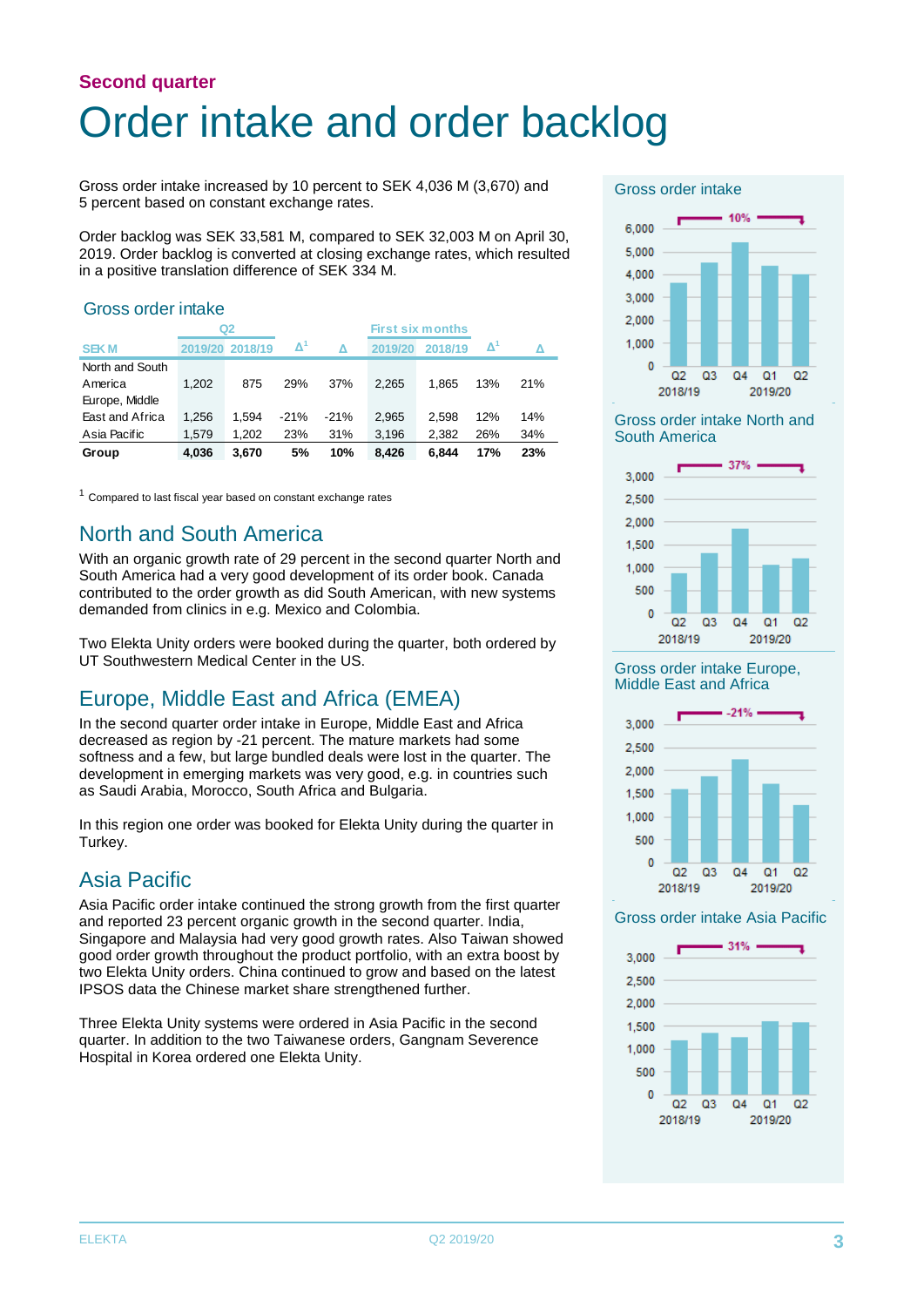### **Second quarter** Net sales

Net sales increased to SEK 3,709 M (3,330) in the second quarter, representing a growth of 11 percent or 7 percent based on constant exchange rates. The organic net sales showed good growth in Europe, Middle East and Africa as well as in Asia Pacific, whereas the development in North and South America was stable.

#### Net sales per region

|                            | Q2      |         |                     |            |         |         |     |     |
|----------------------------|---------|---------|---------------------|------------|---------|---------|-----|-----|
| <b>SEKM</b>                | 2019/20 | 2018/19 | $\mathbf{\Delta}^n$ | Δ          | 2019/20 | 2018/19 | Δ   |     |
| North and<br>South America | 1.208   | 1.115   | 1%                  | 8%         | 2,218   | 2.052   | 1%  | 8%  |
| East and<br>Africa         | 1,390   | 1.290   | 8%                  | 8%         | 2,548   | 2.292   | 10% | 11% |
| Asia Pacific               | 1,111   | 925     | 13%                 | <b>20%</b> | 2.171   | 1.804   | 14% | 20% |
| Group                      | 3.709   | 3.330   | 7%                  | 11%        | 6.937   | 6.149   | 8%  | 13% |

 $1$  Compared to last fiscal year based on constant exchange rates

### North and South America

In the second quarter net sales had a stable development in North and South America in local currencies. However, the US showed good growth as well as Mexico and Brazil in the South American market.

### Europe, Middle East and Africa (EMEA)

In Europe, Middle East and Africa sales growth at constant exchange rates reached 8 percent in the second quarter. A good pace of installations in countries such as Turkey, South Africa and Egypt led to a strong sales development in emerging markets, whereas the business in mature European markets were modest.

### Asia Pacific

The Asia Pacific region had a good development in the second quarter with 13 percent growth rate based on constant currencies. Strong double-digit sales growth came from among others India, Indonesia, Korea and Taiwan. China also reported a strong growth rate of 20 percent.





Emerging markets showed strong growth rates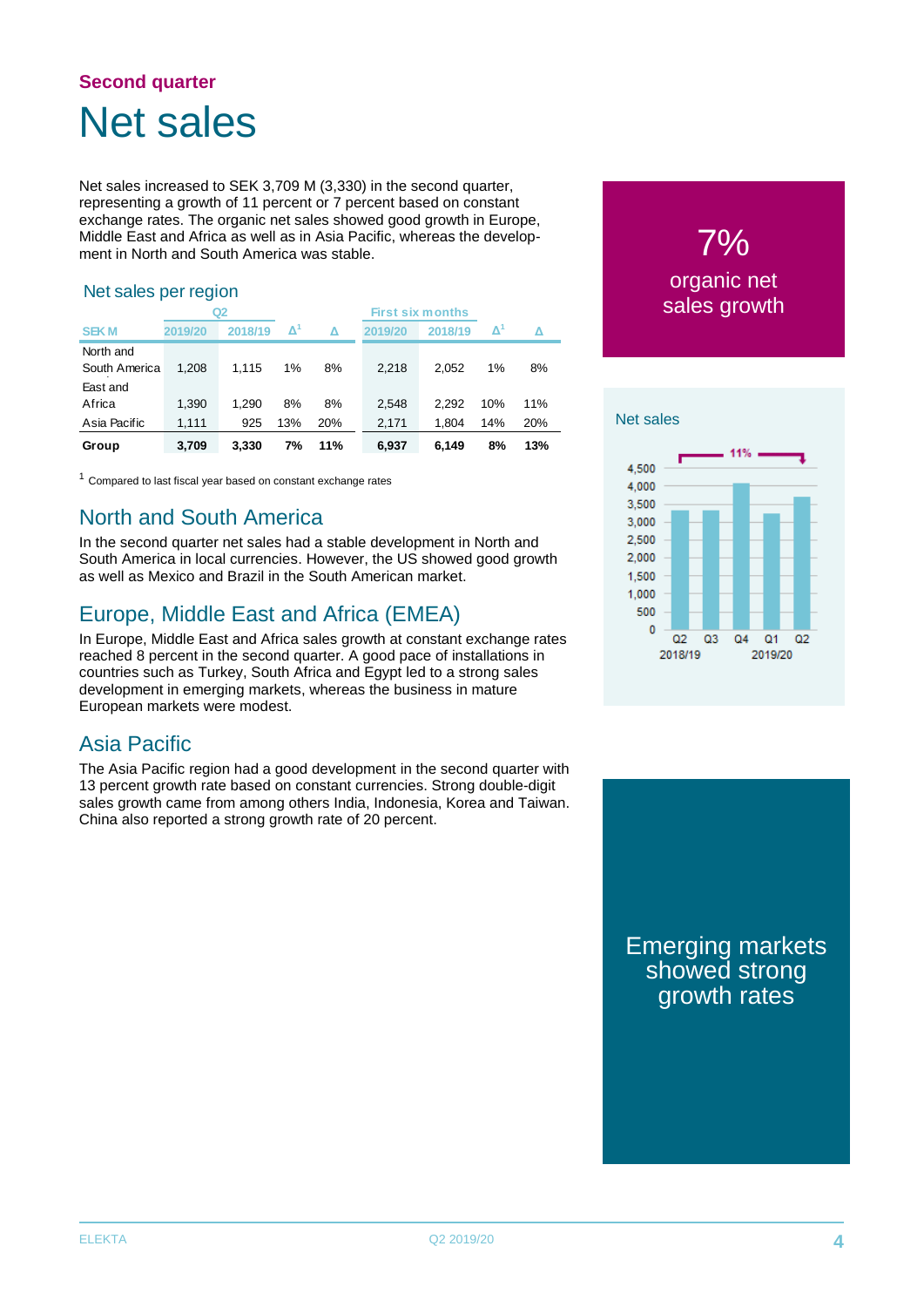### **First six months** Net sales

### Solutions and service sales

In the first six months net sales grew by 8 percent in constant currencies. Solutions had a good development with an organic growth rate of 9 percent, driven by the linac business. In the second quarter delayed installations of Leksell Gamma Knife units had a negative impact on net sales of Solutions. Services grew by 7 percent resulting from ongoing focus on customer relations and service excellence.

### Net sales per product

| Q2          |         |         |                     | <b>First six months</b> |         |         |    |     |
|-------------|---------|---------|---------------------|-------------------------|---------|---------|----|-----|
| <b>SEKM</b> | 2019/20 | 2018/19 | $\mathbf{\Delta}^1$ | Λ                       | 2019/20 | 2018/19 |    |     |
| Solutions   | 2.249   | 2.054   | 6%                  | 9%                      | 4.107   | 3.636   | 9% | 13% |
| Service     | 1.460   | 1.276   | 8%                  | 14%                     | 2.831   | 2.513   | 7% | 13% |
| Total       | 3.709   | 3.330   | 7%                  | 11%                     | 6.937   | 6.149   | 8% | 13% |

 $1$  Compared to last fiscal year based on constant exchange rates

## **Earnings**

Gross margin was 41.7 percent (40.3) in the period. The increase compared to last year was due to strong software sales and improved project mix in North and South America.

Operating expenses increased by 6 percent in constant currencies, related to investments in the sales organization to capture market growth and investments in new IT platforms and operational excellence. R&D expenditure, adjusted for the net of capitalization and amortization of R&D costs described below, amounted to SEK 715 M (712), equal to 10 percent (12) of net sales. On a rolling twelve months basis the R&D expenditure to net sales were 10 percent (11).

EBITA was SEK 987 M (987) representing a margin of 14.2 percent (16.0). The decrease in EBITA margin was explained by a negative impact from foreign exchange of SEK -90 M and by one-off gain in the comparing period due to the divestment of the MEG business amounted to SEK 70 M. Operating result (EBIT) was SEK 556 M (631).

Net financial items amounted to SEK -81 M (-53). Interest on lease liabilities under IFRS 16 amounted to SEK -25 M and was the key driver of the change. Profit before tax amounted to SEK 475 M (577) and tax amounted to SEK -107 M (-127), representing a tax rate of 22.5 percent (22.0).

Net income amounted to SEK 368 M (450) and earnings per share amounted to SEK 0.96 (1.18) before/after dilution. Return on shareholders' equity amounted to 15 percent (20) and return on capital employed was 13 percent (16).

Solutions grew by 9%

Improved gross margin to 41.7%

Flat EBITA explained by negative fx impact and one-off gain in comparing period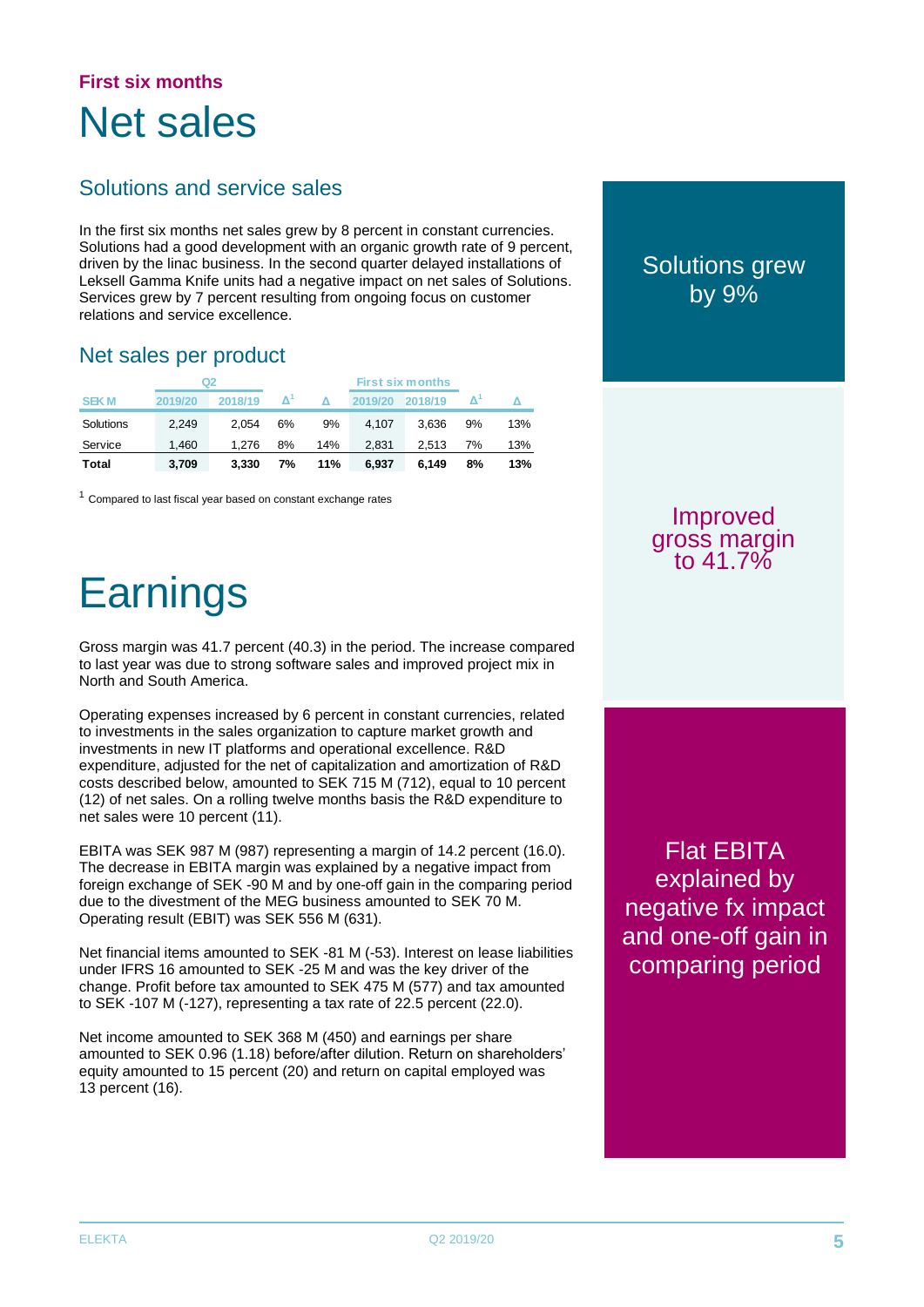### **First six months**

## Investments and amortization/depreciation

The net of capitalized development costs in the R&D function decreased to SEK -132 M (-64). This was explained by higher amortization of Elekta Unity post the CE mark. In the second quarter the capitalization increased due to progress of the R&D projects.

|                |          | Q2      |         | <b>First six months</b> |
|----------------|----------|---------|---------|-------------------------|
| <b>SEKM</b>    | 2019/20  | 2018/19 | 2019/20 | 2018/19                 |
| R&D, net       | $-51$    | $-72$   | $-132$  | $-64$                   |
| Capitalization | 135      | 104     | 236     | 232                     |
| Amortization   | -185     | $-176$  | $-368$  | $-296$                  |
| Other, net     | $-1$     | 0       | $-2$    |                         |
| Capitalization | $\Omega$ | 0       | 0       |                         |
| Amortization   | $-1$     | 0       | $-2$    | -1                      |
| Total, net     | $-52$    | $-72$   | $-134$  | -64                     |
| Capitalization | 135      | 104     | 236     | 233                     |
| Amortization   | -187     | $-176$  | $-370$  | $-297$                  |

Investments in intangible assets were SEK 238 M (235) and investments in tangible assets were SEK 102 M (70). Amortization of intangible assets and depreciation of tangible fixed assets amounted to a total of SEK 620 M (435). The increase was mainly due to the implementation of IFRS 16, SEK 105 M, and higher amortization of R&D.

## Cash flow

Cash flow from operating activities was SEK -210 M (130). Continuous investments increased mainly due to the progress of the R&D projects in the second quarter. Cash flow after continuous investments was SEK -550 M (-175). The decline in cash flow was mainly due to increased levels of net working capital, see Working capital section below.

### Cash flow (extract)

|                                  |         | Q2      | <b>First six months</b> |         |  |
|----------------------------------|---------|---------|-------------------------|---------|--|
| <b>SEKM</b>                      | 2019/20 | 2018/19 | 2019/20                 | 2018/19 |  |
| <b>Operating cash flow</b>       | 614     | 592     | 1,008                   | 910     |  |
| Change in w orking capital       | -194    | -81     | $-1,218$                | -780    |  |
| Cash flow from operating         |         |         |                         |         |  |
| activities                       | 419     | 512     | $-210$                  | 130     |  |
| Continuous investments           | $-185$  | -145    | $-340$                  | $-305$  |  |
| <b>Cashflow after continuous</b> |         |         |                         |         |  |
| investments                      | 234     | 367     | $-550$                  | -175    |  |
|                                  |         |         |                         |         |  |
| Operational cash conversion      | 66%     | 80%     | $-18%$                  | 12%     |  |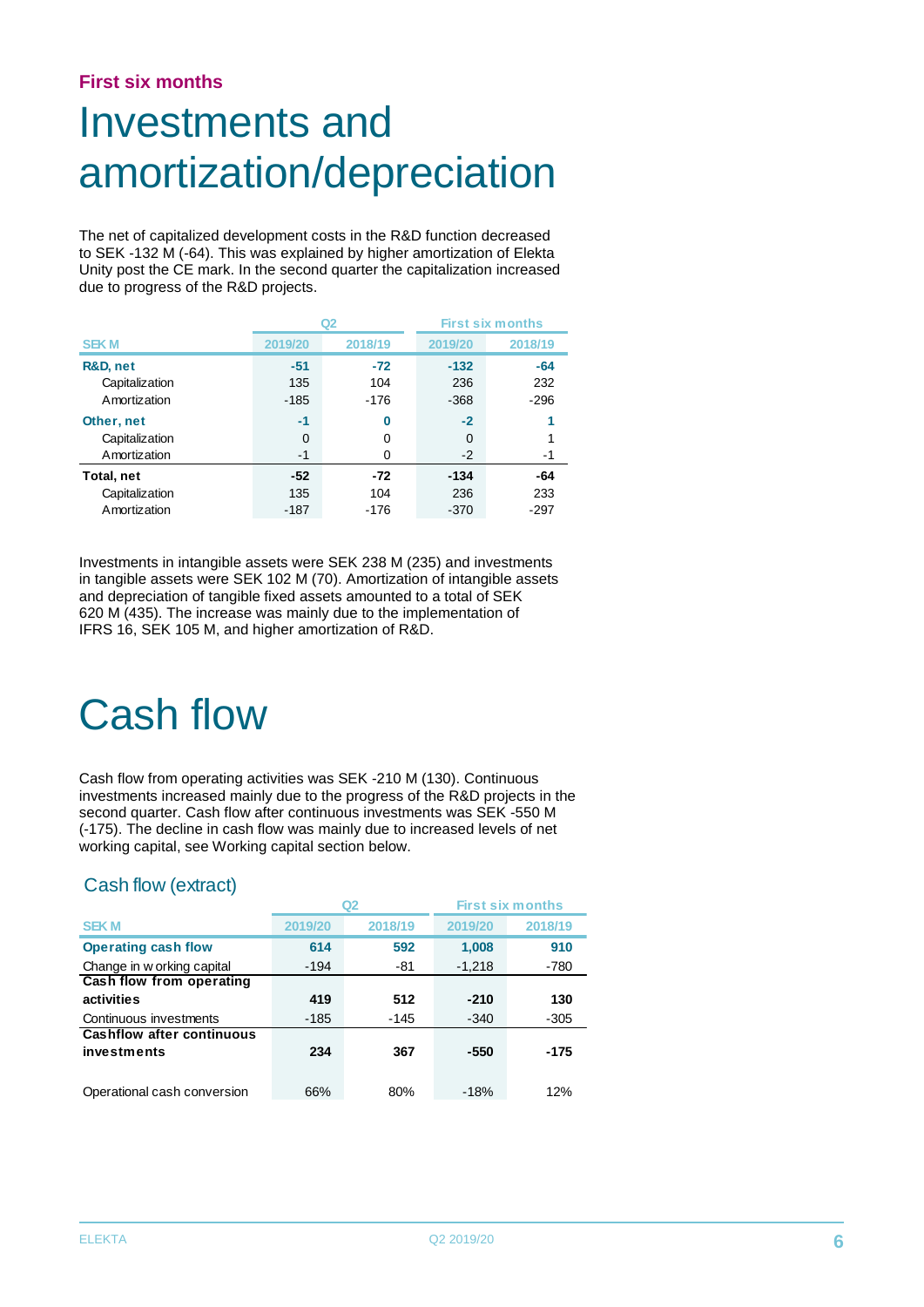### **First six months** Working capital

Net working capital was SEK -971 M (-1,628) corresponding to SEK -7 (-13) percent of net sales. Inventory increased mainly due to Brexit mitigation measures and the commercialization of Elekta Unity. The increase in other operating receivables came mostly from customer projects. For more information, see page 28.

#### Days Sales Outstanding (DSO)

| <b>SEKM</b>                    | <b>Oct 31</b><br>2019 | Oct 31<br>2018 | Apr 30<br>2019 |
|--------------------------------|-----------------------|----------------|----------------|
| North and South America        | $-73$                 | $-114$         | $-74$          |
| Europe, Middle East and Africa | 28                    | 16             |                |
| Asia Pacific                   | $-114$                | $-107$         | $-113$         |
| Group                          | -50                   | -64            | -59            |

Days Sales Outstanding (DSO) was negative 50 days. The negative change came from Europe, Middle East and Africa, mainly due to lower prepaid income.

## Financial position

Cash and cash equivalents and short-term investments amounted to SEK 3,090 M (3,669) and interest-bearing liabilities amounted to SEK 4,599 M (4,958). Net debt amounted to SEK 1,510 M (1,290). Net debt in relation to EBITDA was 0.55 (0.17 per April 30, 2019).

#### Net debt

|                                             | <b>Oct 31</b> | <b>Oct 31</b> | <b>Apr 30</b> |
|---------------------------------------------|---------------|---------------|---------------|
| <b>SEKM</b>                                 | 2019          | 2018          | 2019          |
| Long-term interest-bearing liabilities      | 3,137         | 4,422         | 3,558         |
| Short-term interest-bearing liabilities     | 1,462         | 536           | 1,000         |
| Cash and cash equivalents and short-term    |               |               |               |
| investments                                 | $-3,090$      | $-3,669$      | $-4,119$      |
| Net debt                                    | 1,510         | 1,290         | 439           |
| Long-term leasing liabilities <sup>1</sup>  | 1,038         |               |               |
| Short-term leasing liabilities <sup>1</sup> | 217           |               |               |
| Net debt including leasing liabilities      | 2.764         | n/a           | n/a           |

 $1$  For more information regarding leasing effects, see balance sheet on page 14 and accounting principles on page 18

The exchange rate effect from the translation of cash and cash equivalents amounted to SEK 17 M (53). The translation difference in interest-bearing liabilities amounted to SEK 25 M (47). Other comprehensive income was affected by exchange rate differences from translation of foreign operations amounting to SEK 82 M (-26).

The change in unrealized exchange rate effects from effective cash flow hedges reported in other comprehensive income amounted to SEK 14 M (-187). The closing balance of unrealized exchange rate effects from effective cash flow hedges amounted to SEK -56 M (-154) exclusive of tax.





### 0.55 Net debt / EBITDA ratio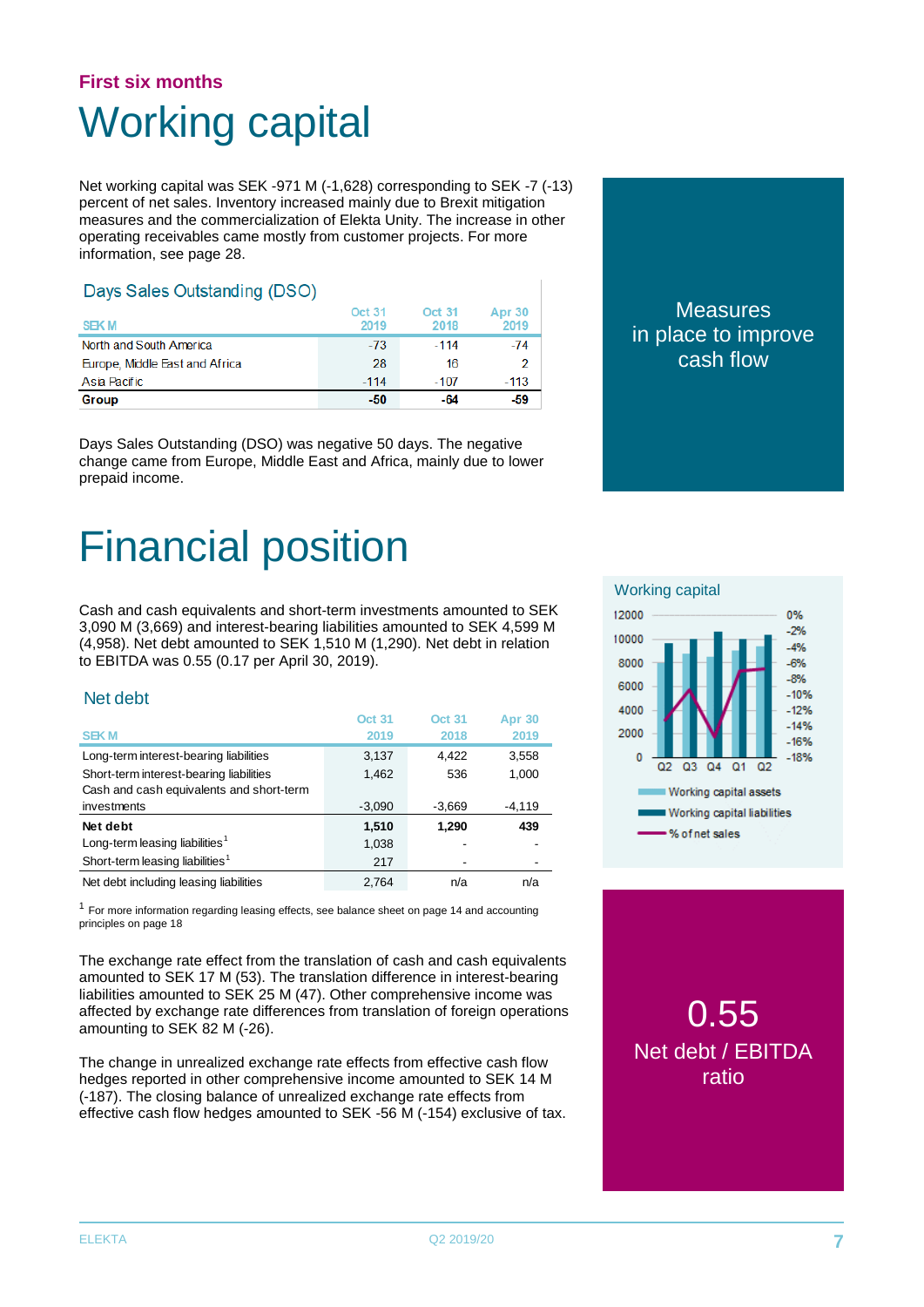### **First six months** Risk and uncertainties

Elekta's presence in a large number of geographical markets exposes the Group to political and economic risks on a global scale and/or in individual countries. For more details, please see Annual Report 2018/19, page 55.

## Significant events

### Second quarter

### Extended executive management

During the second quarter the executive management team have been extended with two new members. Verena Schiller has been appointed President Neuro Solutions to further develop the neuro business. Lionel Hadjadjeba has been hired and appointed President MR-Linac Solutions to drive the commercialization of Elekta Unity.

### Exclusive distribution agreement with DOSisoft

On September 5, 2019, Elekta closed an exclusive distribution agreement with DOSIsoft for distribution of key patient-specific QA solutions. DOSIsoft's three QA products completes Elekta's QA portfolio - a comprehensive suite of easy-to-use, web-based tools - positioning Elekta as a single-source provider of QA software.

### Sole source agreement with Premier

On September 16, 2019 Elekta signed a sole source agreement with Premier, a leading US healthcare improvement company uniting approximately 4,000 hospitals in the US. The agreement allows Premier's members to take advantage of pre-negotiated special pricing and terms for linacs, Elekta Unity MR-linacs, oncology informatics and services.

### First quarter<sup>1</sup>

- Extended executive management (Sukhveer Sing, Habib Nehme)
- Sales and distribution agreement with C-RAD
- Elekta Unity received approval in Brazil.

## **Acquisitions**

### Acquisition of ProKnow to fortify treatment planning

During the second quarter Elekta acquired ProKnow Systems, LLC, to expand the offering of cloud-based solutions for advanced radiation therapy. ProKnow's product portfolio enable clinics to standardize their treatment planning analytics by supporting oncology teams with analysis of collective, big data from patient groups. This solution can also streamline workflow challenges and improve contouring accuracy and treatment plan quality.

Find more detailed information about our policies in the Annual Report 2018/19

Awards won in the second quarter:





-

 $1$  For more details about the previous significant events please see respective quarterly report.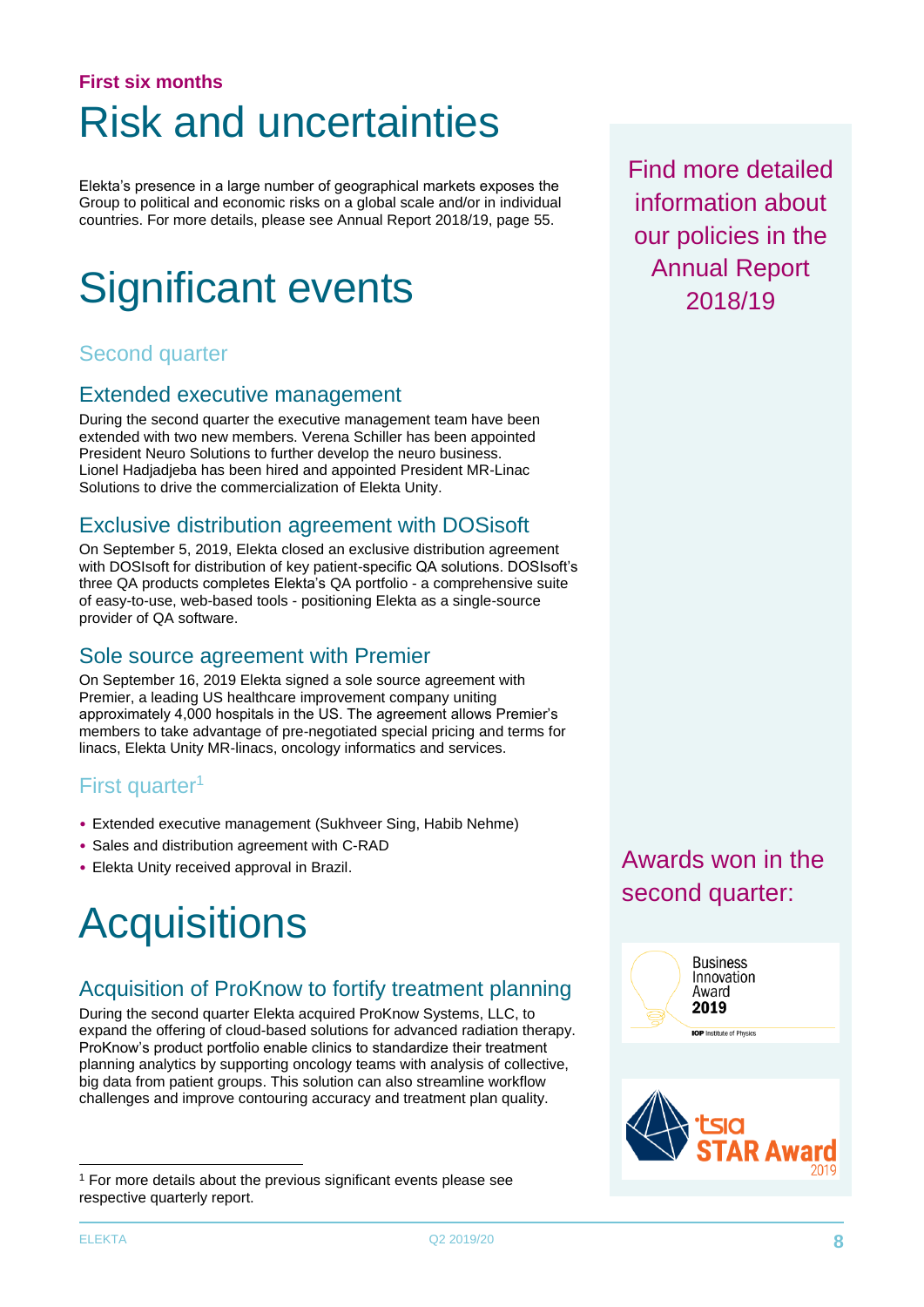### **First six months** Legal disputes<sup>2</sup>

### Italian case to court

As communicated in November 2015 Elekta's subsidiary in Italy and some former employees are suspected of interfering with public procurement processes. The case has been referred to trial, which is expected to start in February 2020.

### humediQ

As earlier reported humediQ GmbH initiated a new arbitration against Elekta group companies arising out of the same agreement as the previous arbitration in 2016. The hearing in the arbitration took place in October 2019 and the award is expected in the coming months.

### **Employees**

The average number of employees during the period was 3,988 (3,696). The average number of employees in the Parent Company was 40 (35).

### **Shares**

Total number of registered shares on October 31, 2019 was 383,568,409 of which 14,980,769 were A-shares and 368,587,640 B-shares. On October 31, 2019 1,485,289 shares were treasury shares held by Elekta.

-

<sup>&</sup>lt;sup>2</sup> The material legal disputes reported here are either new cases or previous cases with changes in the interim period. For previous reported cases please see Elekta's Annual reports.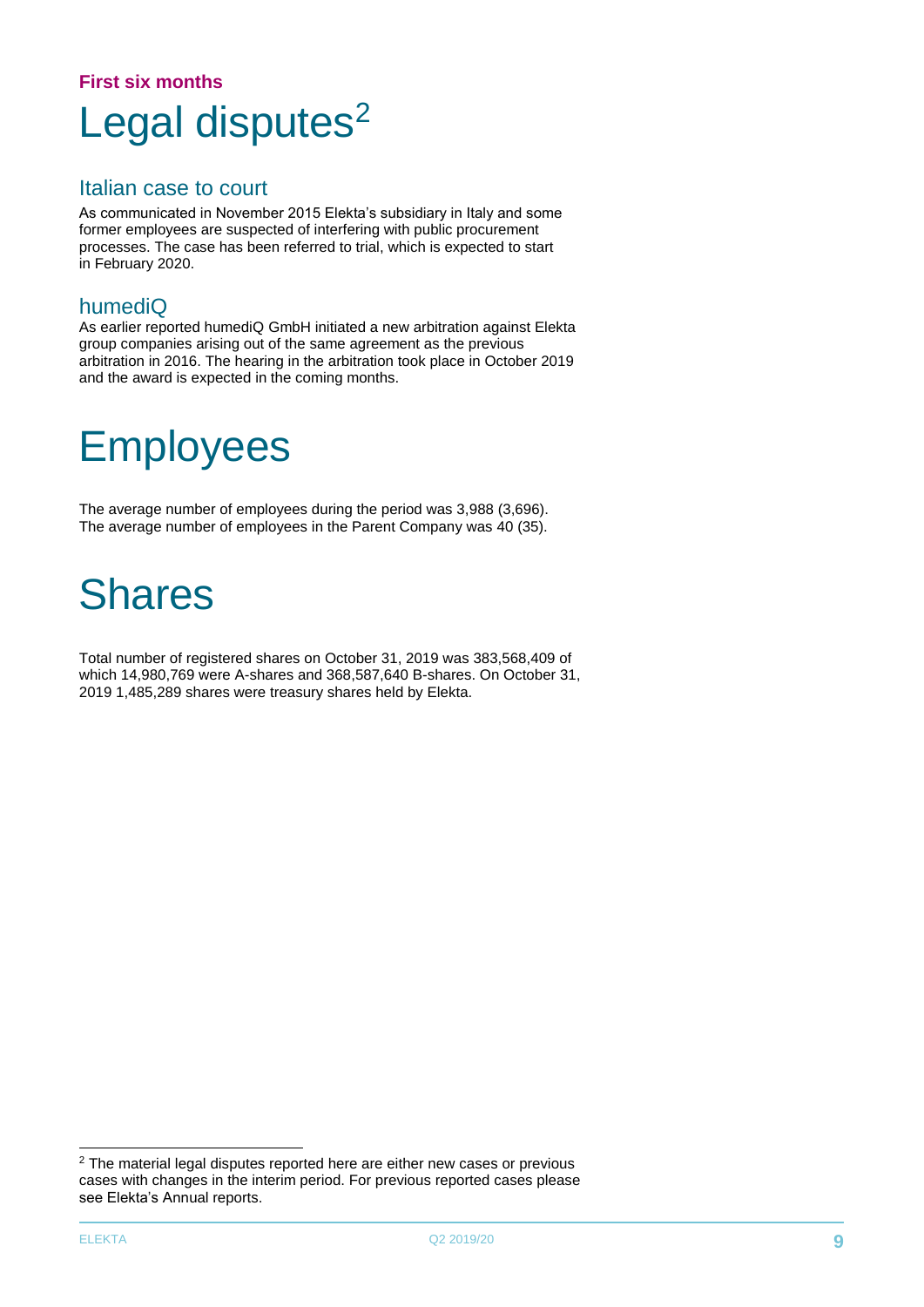### **First six months**

The Board of Directors and CEO declare that the undersigned interim report provides a fair overview of the parent company's and Group's operations, their financial position and performance, and describes material risks and uncertainties facing the parent company and other companies in the Group.

Stockholm, November 28, 2019

Laurent Leksell Chairman of the board Wolfgang Reim Member of the board

Caroline Leksell Cooke Member of the board

Johan Malmquist Member of the board

Jan Secher Member of the board

Birgitta Stymne Göransson Member of the board

Tomas Puusepp Member of the board Cecilia Wikström Member of the board

 Richard Hausmann CEO and President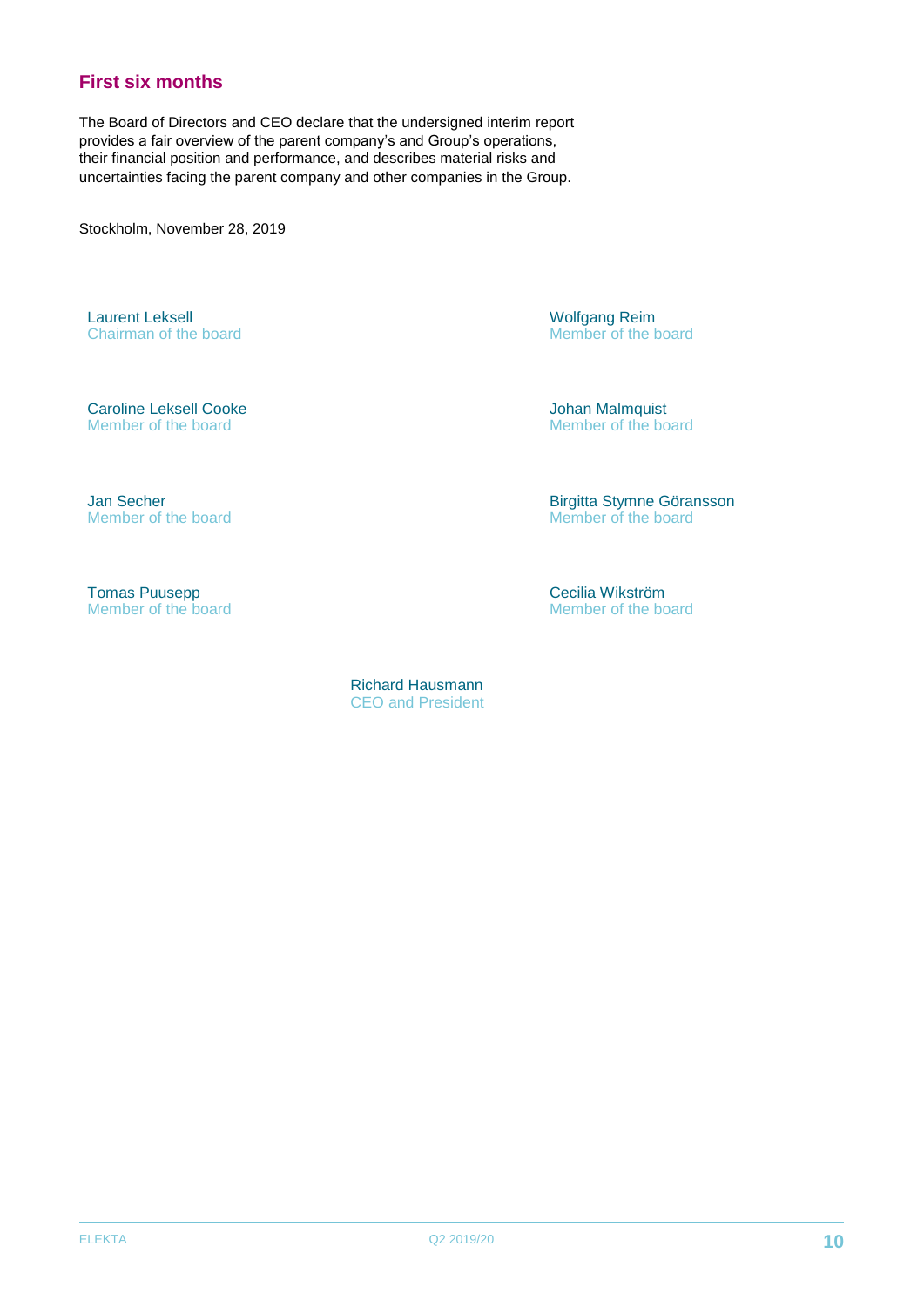### **First six months**



### Review report

Elekta AB (publ), corporate identity number 556170-4015

Box 7593 103 93 STOCKHOLM

#### Introduction

We have reviewed the condensed interim report for Elekta AB (publ) as at October 31, 2019 and for the six-months period then ended. The Board of Directors and the Managing Director are responsible for the preparation and presentation of this interim report in accordance with IAS 34 and the Swedish Annual Accounts Act. Our responsibility is to express a conclusion on this interim report based on our review.

#### Scope of review

We conducted our review in accordance with the International Standard on Review Engagements, ISRE 2410 *Review of Interim Financial Statements Performed by the Independent Auditor of the Entity*. A review consists of making inquiries, primarily of persons responsible for financial and accounting matters, and applying analytical and other review procedures. A review is substantially less in scope than an audit conducted in accordance with International Standards on Auditing and other generally accepted auditing standards in Sweden. The procedures performed in a review do not enable us to obtain assurance that we would become aware of all significant matters that might be identified in an audit. Accordingly, we do not express an audit opinion.

#### **Conclusion**

Based on our review, nothing has come to our attention that causes us to believe that the interim report is not prepared, in all material respects, in accordance with IAS 34 and the Swedish Annual Accounts Act regarding the Group, and in accordance with the Swedish Annual Accounts Act regarding the Parent Company.

Stockholm, November 28 2019

Ernst & Young AB

Rickard Andersson Authorized Public Accountant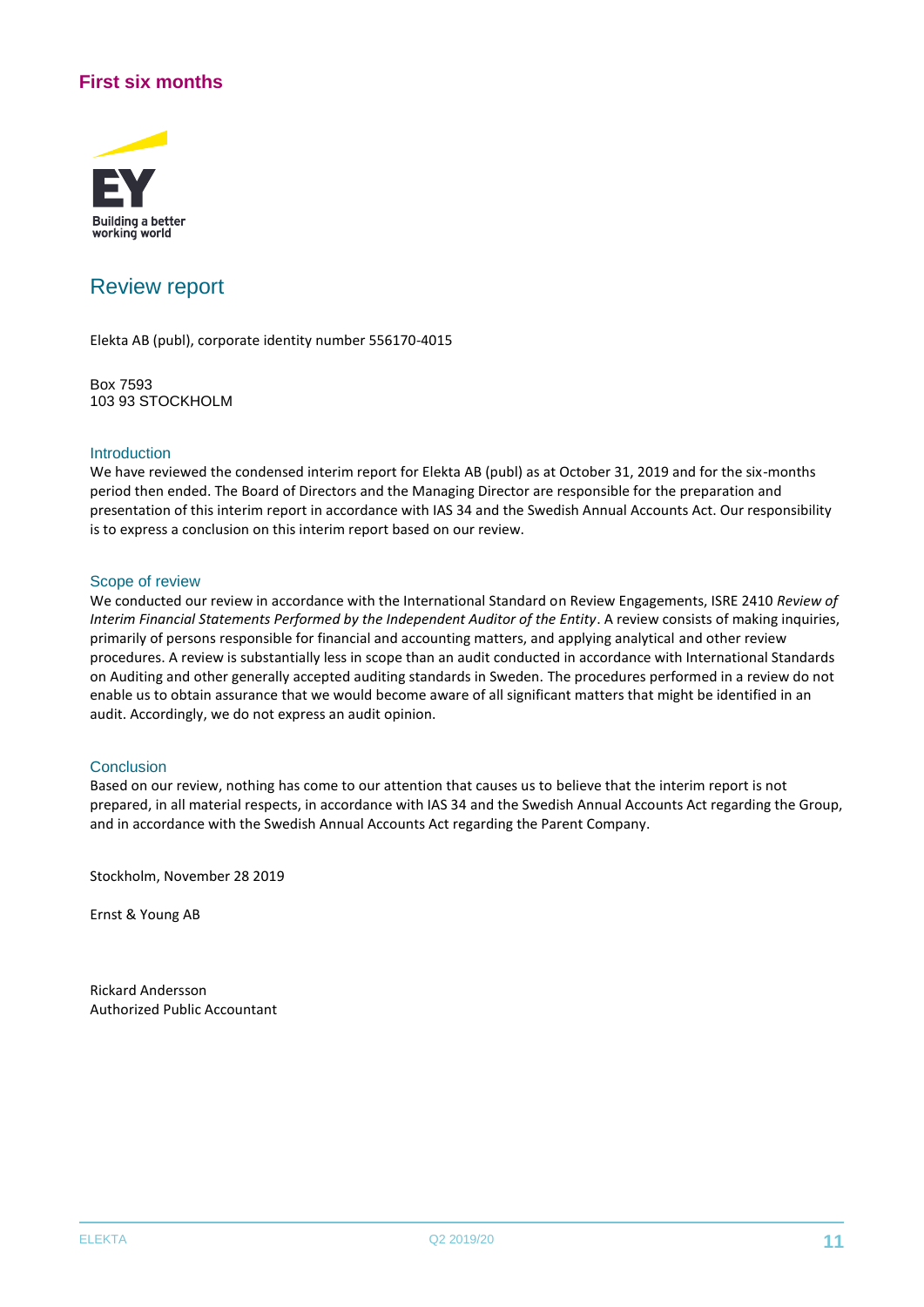## Consolidated income statement

|                                          | Q2       |          | <b>6 months</b> |          | 12 months | May - Apr      |
|------------------------------------------|----------|----------|-----------------|----------|-----------|----------------|
| <b>SEKM</b>                              | 2019/20  | 2018/19  | 2019/20         | 2018/19  | rolling   | 2018/19        |
| Net sales                                | 3,709    | 3,330    | 6,937           | 6,149    | 14,343    | 13,555         |
| Cost of products sold                    | $-2,188$ | $-1,953$ | $-4,041$        | $-3,669$ | $-8,248$  | $-7,875$       |
| Gross income                             | 1,520    | 1,377    | 2,896           | 2,480    | 6,095     | 5,680          |
| Selling expenses                         | $-360$   | $-320$   | $-725$          | -644     | $-1,377$  | $-1,296$       |
| Administrative expenses                  | $-291$   | $-237$   | $-561$          | $-501$   | $-1,099$  | $-1,039$       |
| R&D expenses                             | $-416$   | $-411$   | $-847$          | $-776$   | $-1,664$  | $-1,592$       |
| Other operating income and expenses      | $-16$    | -8       | $-27$           | 57       | $-60$     | 23             |
| Exchange rate differences                | $-117$   | -9       | $-179$          | 14       | $-273$    | $-80$          |
| <b>Operating result</b>                  | 321      | 393      | 556             | 631      | 1,622     | 1,696          |
| Result from participations in associates | 3        | 3        | 4               | 6        |           | 3              |
| Interest income                          | 18       | 15       | 41              | 33       | 74        | 66             |
| Interest expenses and similar items      | $-50$    | $-47$    | $-108$          | $-92$    | $-202$    | $-186$         |
| Interest expenses leasing liabilities    | $-13$    |          | $-25$           |          | $-25$     |                |
| Exchange rate differences                | 6        | 0        | $\overline{7}$  | 0        | 8         | $\overline{2}$ |
| <b>Profit before tax</b>                 | 285      | 365      | 475             | 577      | 1,478     | 1,580          |
| Income taxes                             | $-64$    | $-80$    | $-107$          | $-127$   | $-362$    | $-382$         |
| Net income                               | 221      | 284      | 368             | 450      | 1,116     | 1,198          |
| Net income attributable to:              |          |          |                 |          |           |                |
| Parent Company shareholders              | 221      | 285      | 368             | 451      | 1,115     | 1,198          |
| Non-controlling interests                | 0        | 0        | $\mathbf 0$     | 0        |           | 0              |
| Earnings per share before dilution, SEK  | 0.58     | 0.75     | 0.96            | 1.18     | 2.92      | 3.14           |
| Earnings per share after dilution, SEK   | 0.58     | 0.75     | 0.96            | 1.18     | 2.92      | 3.14           |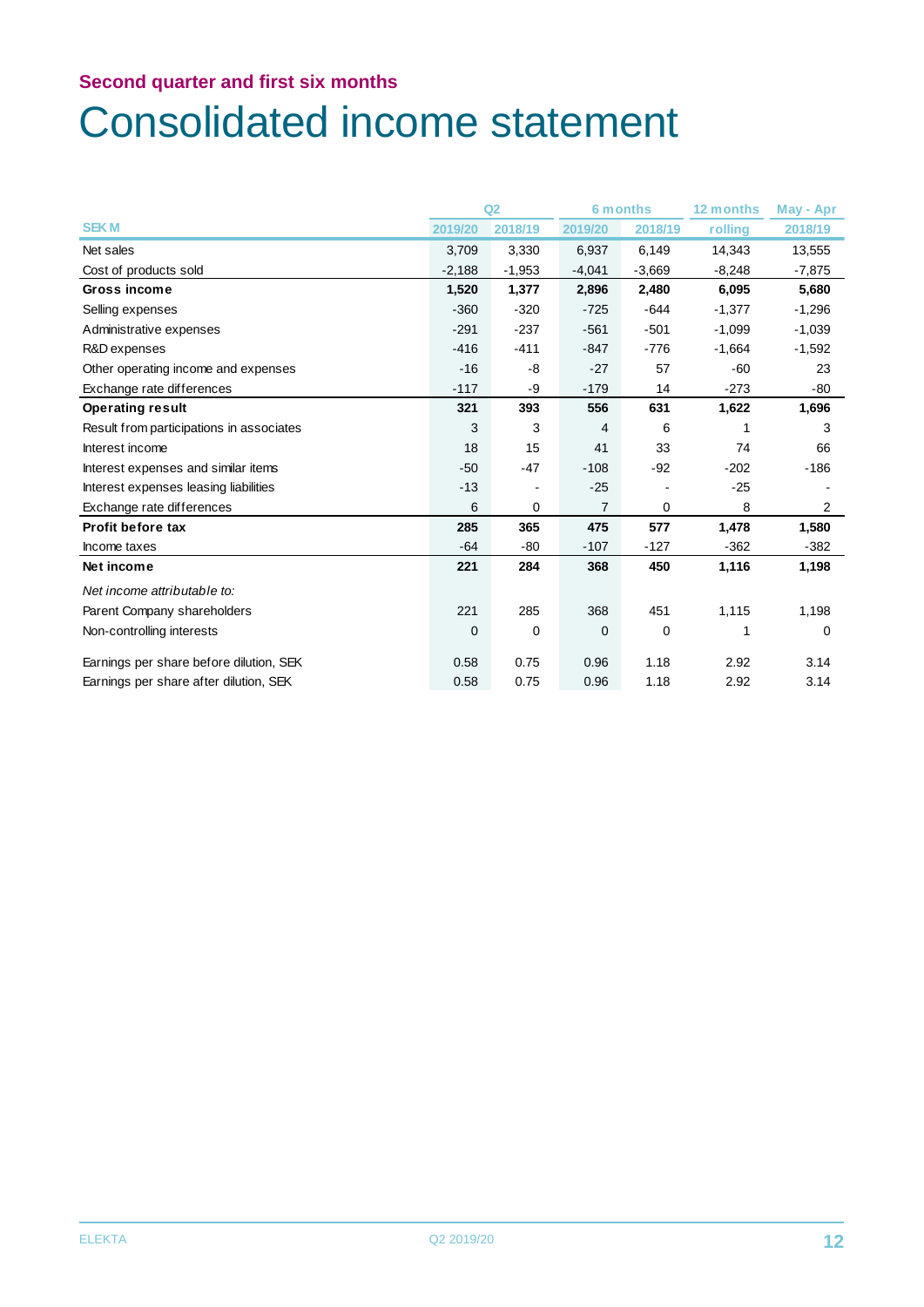## Consolidated statement of comprehensive income

|                                                              |          | Q <sub>2</sub> |         | 6 months |         | May - Apr |  |
|--------------------------------------------------------------|----------|----------------|---------|----------|---------|-----------|--|
| <b>SEK M</b>                                                 | 2019/20  | 2018/19        | 2019/20 | 2018/19  | rolling | 2018/19   |  |
| Net income                                                   | 221      | 284            | 368     | 450      | 1,116   | 1,198     |  |
| Other comprehensive income:                                  |          |                |         |          |         |           |  |
| ttems that will not be reclassified to the income statement: |          |                |         |          |         |           |  |
| Remeasurements of defined benefit pension plans              |          |                |         |          | $-1$    | $-1$      |  |
| Tax                                                          |          |                |         |          | 1       |           |  |
| Total items that will not be reclassified to the income      |          |                |         |          |         |           |  |
| statement                                                    |          |                | $-1$    |          | -1      | -1        |  |
| Items that subsequently may be reclassified to the income    |          |                |         |          |         |           |  |
| statement:                                                   |          |                |         |          |         |           |  |
| Revaluation of cash flow hedges                              | 115      | $-109$         | 14      | $-187$   | 100     | $-101$    |  |
| Translation differences from foreign operations              | 78       | 188            | 82      | $-26$    | 351     | 243       |  |
| Tax                                                          | $-21$    | 22             | $-3$    | 36       | $-20$   | 19        |  |
| Total items that subsequently may be reclassified            |          |                |         |          |         |           |  |
| to the income statement                                      | 172      | 100            | 93      | -177     | 431     | 161       |  |
| Other comprehensive income for the period                    | 172      | 100            | 93      | $-177$   | 430     | 160       |  |
| Total comprehensive income for the period                    | 393      | 384            | 462     | 274      | 1,546   | 1,358     |  |
| Comprehensive income attributable to:                        |          |                |         |          |         |           |  |
| Parent Company shareholders                                  | 393      | 384            | 461     | 274      | 1,545   | 1,358     |  |
| Non-controlling interests                                    | $\Omega$ | 0              | 0       | 0        |         | 0         |  |

| <b>Result overview</b>                   | Q2<br>6 months |         | 12 months | May - Apr |         |         |
|------------------------------------------|----------------|---------|-----------|-----------|---------|---------|
| <b>SEKM</b>                              | 2019/20        | 2018/19 | 2019/20   | 2018/19   | rollina | 2018/19 |
| <b>Operating result/EBIT</b>             | 321            | 393     | 556       | 631       | 1.622   | 1,696   |
| Amortization:                            |                |         |           |           |         |         |
| Capitalized development costs            | 187            | 176     | 370       | 297       | 738     | 664     |
| Assets relating to business combinations | 32             | 32      | 60        | 59        | 118     | 117     |
| <b>EBITA</b>                             | 539            | 601     | 987       | 987       | 2.477   | 2.477   |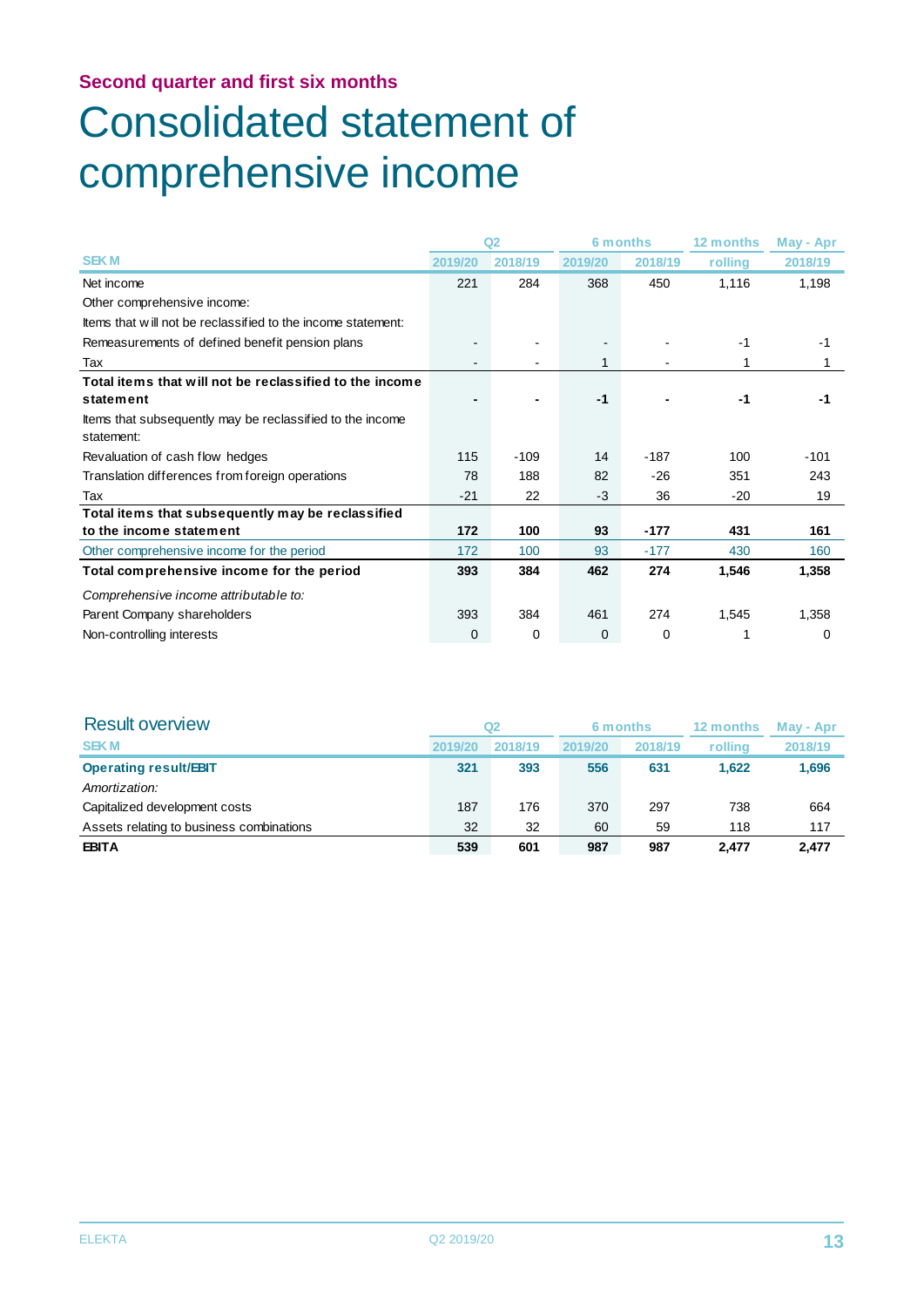## Consolidated balance sheet condensed

| <b>SEKM</b>                             | <b>Oct 31</b><br>2019 | <b>Oct 31</b><br>2018 | <b>Apr 30</b><br>2019 |
|-----------------------------------------|-----------------------|-----------------------|-----------------------|
| <b>Non-current assets</b>               |                       |                       |                       |
| Intangible assets                       | 9,333                 | 9,224                 | 9,301                 |
| Right-of-use assets                     | 1,198                 |                       |                       |
| Other tangible fixed assets             | 979                   | 873                   | 957                   |
| <b>Financial assets</b>                 | 606                   | 296                   | 508                   |
| Deferred tax assets                     | 388                   | 356                   | 402                   |
| Total non-current assets                | 12,504                | 10,749                | 11,167                |
|                                         |                       |                       |                       |
| <b>Current assets</b>                   |                       |                       |                       |
| <b>Inventories</b>                      | 3,048                 | 2,463                 | 2,634                 |
| Accounts receivable                     | 3,529                 | 2,982                 | 3,455                 |
| Accrued income                          | 1,356                 | 1,420                 | 1,401                 |
| Current tax assets                      | 191                   | 178                   | 158                   |
| Derivative financial instruments        | 76                    | 18                    | 72                    |
| Other current receivables               | 1,447                 | 1,166                 | 1,059                 |
| Short-term investments                  | 46                    | 47                    | 45                    |
| Cash and cash equivalents               | 3,044                 | 3,622                 | 4,073                 |
| <b>Total current assets</b>             | 12,736                | 11,895                | 12,897                |
| <b>Total assets</b>                     | 25,239                | 22,645                | 24,064                |
| Elekta's ow ners' equity                | 7,897                 | 6,970                 | 7,778                 |
| Non-controlling interests               | 1                     | 0                     | 1                     |
| <b>Total equity</b>                     | 7,898                 | 6,970                 | 7,779                 |
| <b>Non-current liabilities</b>          |                       |                       |                       |
| Long-term interest-bearing liabilities  | 3,137                 | 4,422                 | 3,558                 |
| Long-term leasing liabilities           | 1,038                 |                       |                       |
| Deferred tax liabilities                | 584                   | 537                   | 587                   |
| Long-term provisions                    | 211                   | 172                   | 188                   |
| Other long-term liabilities             | 55                    | 84                    | 55                    |
| <b>Total non-current liabilities</b>    | 5,025                 | 5,215                 | 4,388                 |
| <b>Current liabilities</b>              |                       |                       |                       |
| Short-term interest-bearing liabilities | 1,462                 | 536                   | 1,000                 |
| Short-term leasing liabilities          | 217                   |                       |                       |
| Accounts payable                        | 1,270                 | 1,111                 | 1,427                 |
| Advances from customers                 | 4,777                 | 4,652                 | 4,883                 |
| Prepaid income                          | 2,065                 | 1,910                 | 2,170                 |
| Accrued expenses                        | 1,732                 | 1,570                 | 1,661                 |
| Current tax liabilities                 | 184                   | 112                   | 166                   |
| Short-term provisions                   | 185                   | 157                   | 188                   |
| Derivative financial instruments        | 108                   | 153                   | 94                    |
| Other current liabilities               | 316                   | 258                   | 308                   |
| <b>Total current liabilities</b>        | 12,315                | 10,460                | 11,897                |
| <b>Total equity and liabilities</b>     | 25,239                | 22,645                | 24,064                |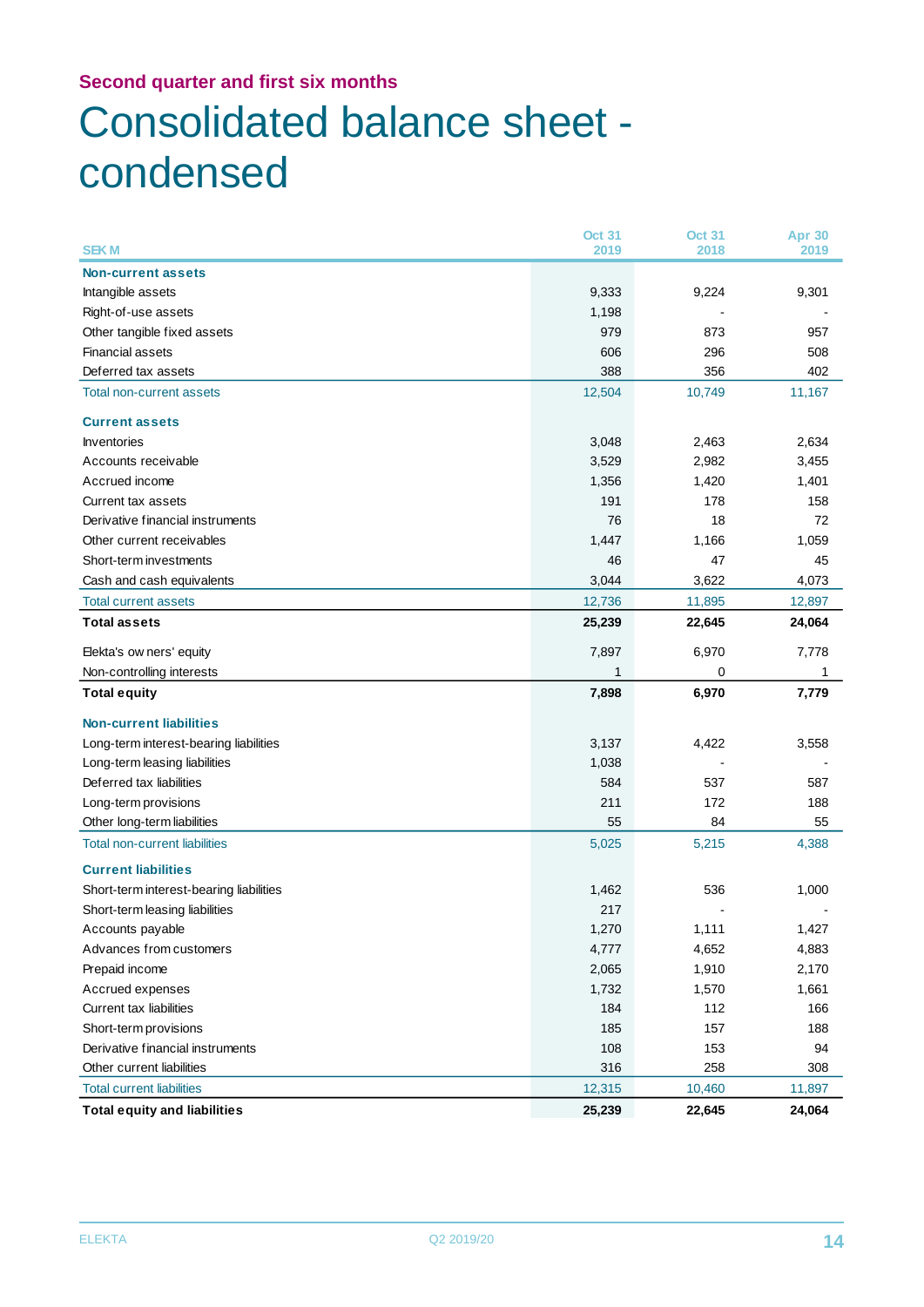## Changes in equity – condensed statement

|                                                      | May - Oct |         | May - Apr |
|------------------------------------------------------|-----------|---------|-----------|
| <b>SEKM</b>                                          | 2019/20   | 2018/19 | 2018/19   |
| <b>Attributable to Elekta's owners</b>               |           |         |           |
| Opening balance                                      | 7,778     | 6,987   | 6,987     |
| Opening balance adjustment due to IFRS 15 and IFRS 9 |           | $-39$   | $-39$     |
| Comprehensive income for the period                  | 461       | 274     | 1,358     |
| Incentive programs                                   |           | 14      | 6         |
| Dividend                                             | $-344$    | $-267$  | $-535$    |
| Total                                                | 7,897     | 6,970   | 7,778     |
|                                                      |           |         |           |
| Attributable to non-controlling interests            |           |         |           |
| Opening balance                                      |           | 0       | 0         |
| Comprehensive income for the period                  | 0         | 0       | 0         |
| Total                                                |           | 0       |           |
| <b>Closing balance</b>                               | 7,898     | 6,970   | 7,779     |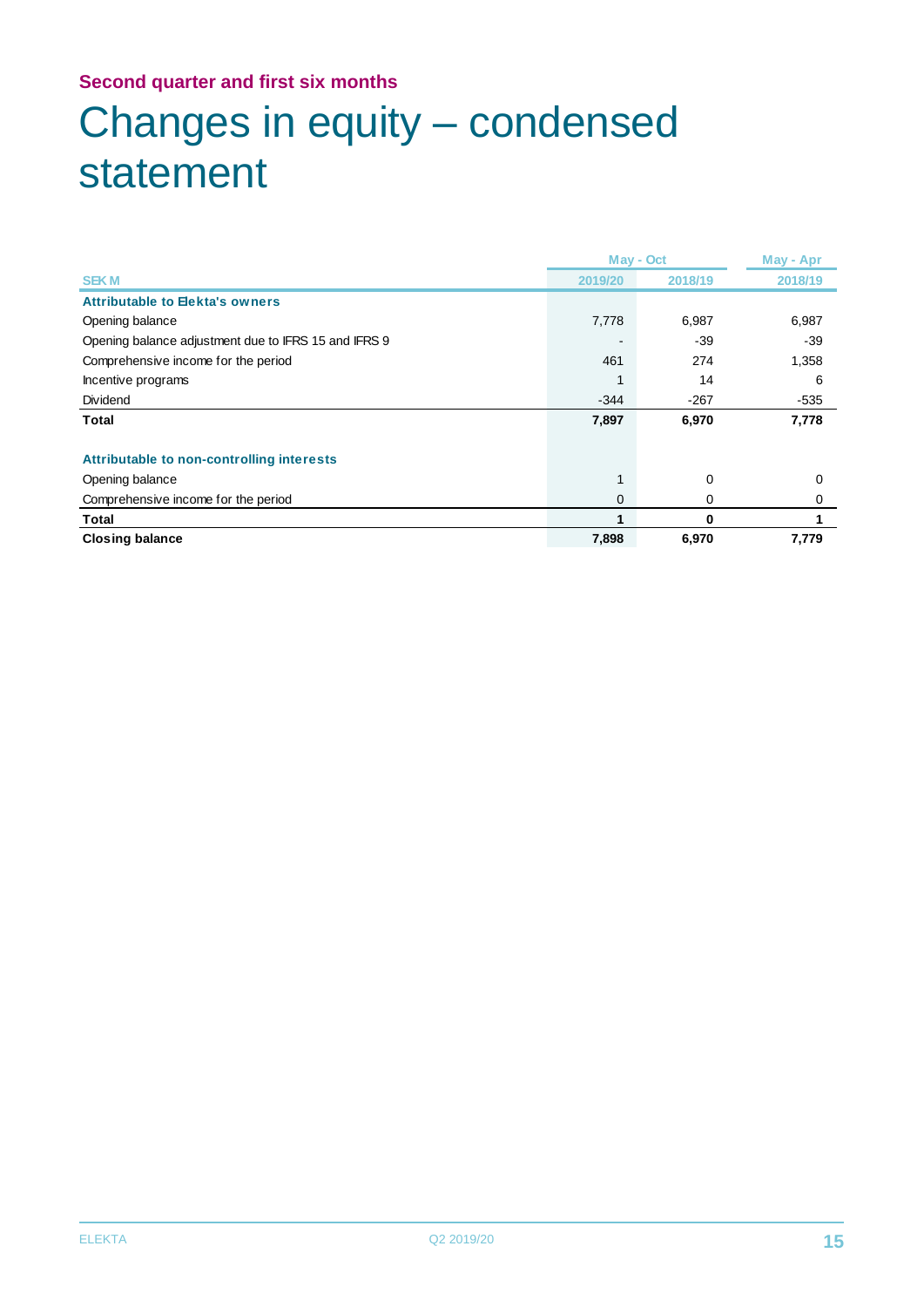### Cash flow – condensed

|                                                                    | Q2      |         | <b>6 months</b> |             | 12 months May - Apr |         |
|--------------------------------------------------------------------|---------|---------|-----------------|-------------|---------------------|---------|
| <b>SEKM</b>                                                        | 2019/20 | 2018/19 | 2019/20         | 2018/19     | rolling             | 2018/19 |
| Profit before tax                                                  | 285     | 365     | 475             | 577         | 1.478               | 1,580   |
| Amortization and depreciation                                      | 314     | 246     | 620             | 435         | 1,128               | 943     |
| Interest net                                                       | 31      | 22      | 56              | 39          | 108                 | 91      |
| Other non-cash items                                               | 81      | 14      | 24              | $-29$       | 74                  | 21      |
| Interest received and paid                                         | $-23$   | $-7$    | $-52$           | $-44$       | $-117$              | $-110$  |
| Income taxes paid                                                  | $-75$   | $-47$   | $-116$          | $-69$       | $-316$              | $-269$  |
| Operating cash flow                                                | 614     | 592     | 1,008           | 910         | 2,354               | 2,256   |
| Changes in inventories                                             | $-150$  | 72      | $-383$          | 30          | $-433$              | $-20$   |
| Changes in operating receivables                                   | $-101$  | $-270$  | $-500$          | $-2$        | $-864$              | $-367$  |
| Changes in operating liabilities                                   | 57      | 118     | $-334$          | $-807$      | 224                 | $-249$  |
| Change in w orking capital                                         | $-194$  | $-81$   | $-1,218$        | $-780$      | $-1,074$            | $-636$  |
| Cash flow from operating activities                                | 419     | 512     | $-210$          | 130         | 1,281               | 1,621   |
| Investments intangible assets                                      | $-136$  | $-106$  | $-238$          | $-235$      | $-460$              | $-458$  |
| Investments other assets                                           | $-49$   | $-39$   | $-102$          | $-70$       | $-233$              | $-201$  |
| Sale of fixed assets                                               | 0       | 0       | 0               | $\mathbf 0$ | 0                   | 0       |
| Continuous investments                                             | $-185$  | $-145$  | $-340$          | $-305$      | $-693$              | $-658$  |
| Cash flow after continuous investments                             | 234     | 367     | $-550$          | $-175$      | 587                 | 962     |
| Changes in short-term investments                                  | 1       | 37      | $-1$            | 36          | 1                   | 38      |
| Business combinations, divestments and investments in other shares | $-79$   | $-57$   | $-79$           | $-47$       | $-86$               | $-54$   |
| <b>Cash flow after investments</b>                                 | 156     | 347     | $-630$          | $-186$      | 502                 | 946     |
| <b>Dividends</b>                                                   | $-344$  | $-267$  | $-344$          | $-267$      | $-611$              | $-535$  |
| Cash flow from other financing activities                          | $-42$   | 13      | $-72$           | $-436$      | $-575$              | $-938$  |
| Cash flow for the period                                           | $-230$  | 93      | $-1,046$        | $-889$      | $-684$              | $-527$  |
| Change in cash and cash equivalents during the period              |         |         |                 |             |                     |         |
| Cash and cash equivalents at the beginning of the period           | 3,302   | 3,463   | 4,073           | 4,458       | 3,621               | 4,458   |
| Cash flow for the period                                           | $-230$  | 93      | $-1,046$        | $-889$      | $-684$              | $-527$  |
| Exchange rate differences                                          | $-28$   | 66      | 17              | 53          | 106                 | 142     |
| Cash and cash equivalents at the end of the period                 | 3,044   | 3,622   | 3,044           | 3,622       | 3,044               | 4,073   |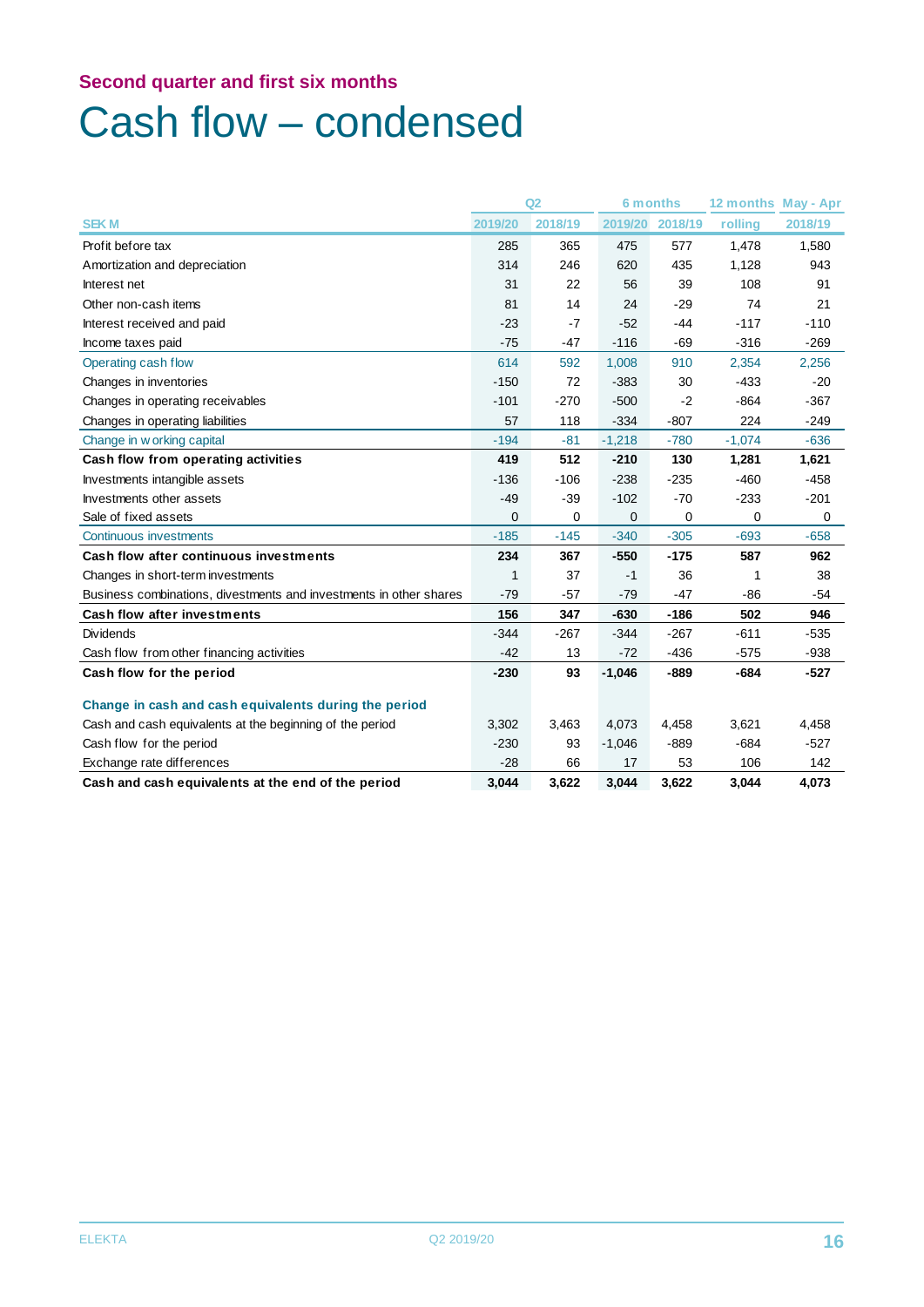### **Second quarter and first six months** Parent company

### Income statement and statement of comprehensive income - condensed

|                                          |                | May - Oct |
|------------------------------------------|----------------|-----------|
| <b>SEKM</b>                              | 2019/20        | 2018/19   |
| Operating expenses                       | $-102$         | -91       |
| Financial net                            | 239            | 522       |
| Income after financial items             | 136            | 430       |
| Tax                                      | -1             | 12        |
| Net income                               | 135            | 442       |
| <b>Statement of comprehensive income</b> |                |           |
| Net income                               | 135            | 442       |
| Other comprehensive income               | $\blacksquare$ |           |
| Total comprehensive income               | 135            | 442       |

#### Balance sheet - condensed

|                                            | <b>Oct 31</b> | <b>Apr 30</b> |
|--------------------------------------------|---------------|---------------|
| <b>SEKM</b>                                | 2019          | 2019          |
| Non-current assets                         |               |               |
| Intangible assets                          | 57            | 60            |
| Tangible assets                            | $\Omega$      |               |
| Shares in subsidiaries                     | 2,471         | 2,439         |
| Receivables from subsidaries               | 2,398         | 2,393         |
| Other financial assets                     | 89            | 87            |
| Deferred tax assets                        | 1             | 3             |
| Total non-current assets                   | 5,017         | 4,983         |
| <b>Current assets</b>                      |               |               |
| Receivables from subsidaries               | 3,888         | 3,436         |
| Other current receivables                  | 68            | 102           |
| Other short-term investments               | 46            | 45            |
| Cash and cash equivalents                  | 1,928         | 2,941         |
| <b>Total current assets</b>                | 5,930         | 6,524         |
| <b>Total assets</b>                        | 10,947        | 11,507        |
| Shareholders' equity                       | 2,689         | 2,898         |
| Untaxed reserves                           | 14            | 14            |
| <b>Non-current liabilities</b>             |               |               |
| Long-term interest-bearing liabilities     | 3,131         | 3,553         |
| Long-term liabilities to Group companies   |               | 0             |
| Long-term provisions                       | 12            | 12            |
| <b>Total non-current liabilities</b>       | 3,143         | 3,565         |
| <b>Current liabilities</b>                 |               |               |
| Short-term interest-bearing liabilities    | 1,448         | 1,000         |
| Short-term liabilities to Group companies  | 3,575         | 3,934         |
| Short-term provisions                      | 0             | 0             |
| Other current liabilities                  | 77            | 95            |
| <b>Total current liabilities</b>           | 5,100         | 5,029         |
| Total shareholders' equity and liabilities | 10,947        | 11,507        |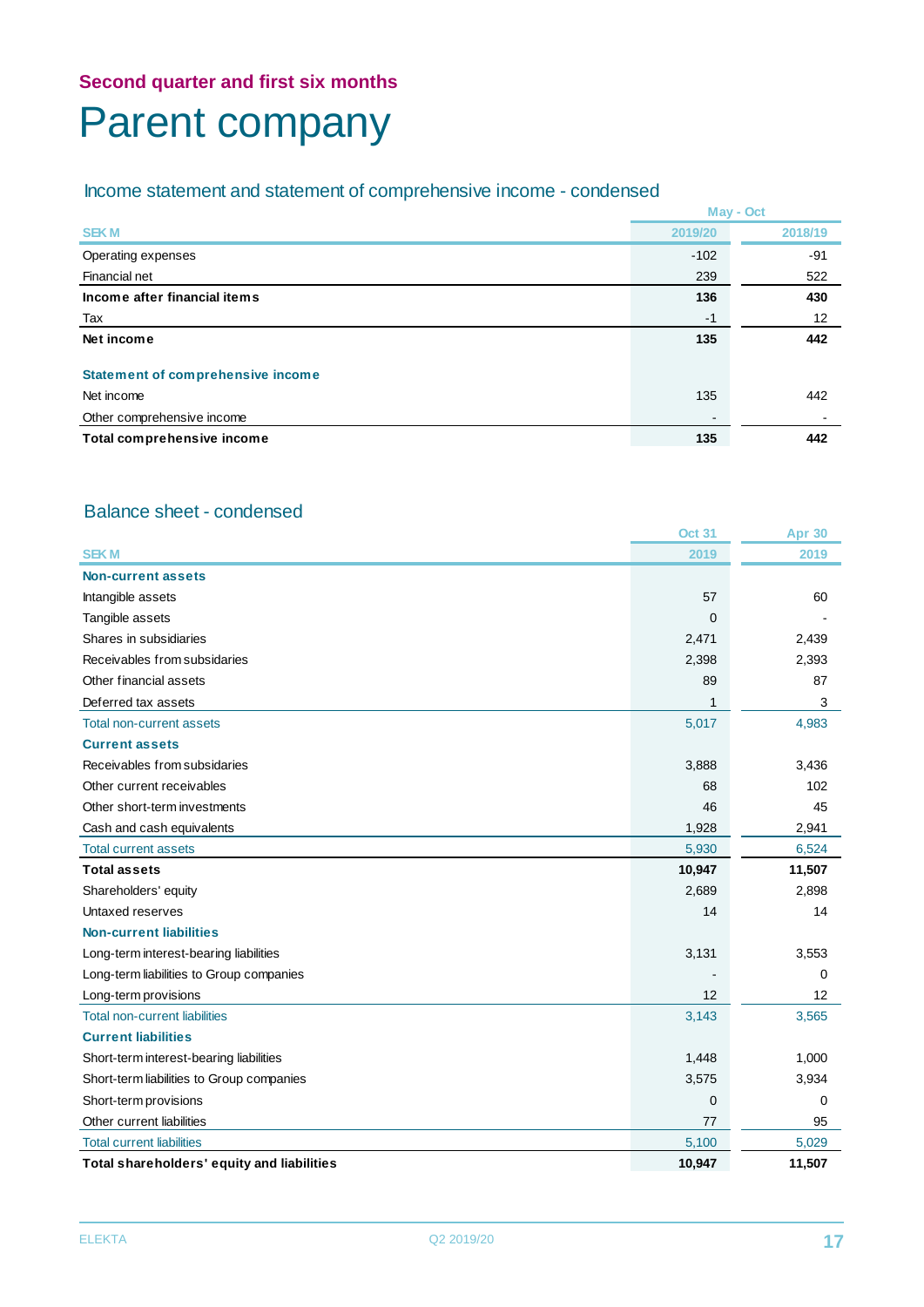## Accounting principles

This interim report is prepared, with regard to the Group, according to IAS 34 and the Swedish Annual Accounts Act and, with regard to the Parent Company, according to the Swedish Annual Accounts Act and RFR 2. The accounting principles applied are consistent with those presented in Note 1 of the Annual Report 2018/19, with exception for the accounting policies described below.

### New accounting principles

IFRS 16 is a new standard on accounting for leases which replaces IAS 17 and the associated interpretation statements IFRIC 4, SIC-15 and SIC-27. The new standard has affected the accounting for leases in the books of a lessee, whereas the accounting is in all material aspects remain unchanged for lessors. For Elekta, the major effect from implementing the new standard relates to leases for premises. IFRS 16 is effective for annual reporting periods beginning on or after 1 January 2019 and Elekta has applied the new standard from 1 May 2019.

The standard requires all lease arrangement to be recognized in the balance sheet with a few exceptions for shorttime leases and low-value leases.

Elekta has decided to apply IFRS 16 with the modified retrospective approach and as permitted by the standard the comparative period has not been restated. Instead an adjustment on the opening balance has shown the cumulative effect. The lease liabilities are measured at the present value of the remaining lease payments, discounted using the incremental borrowing rate at transition date. The weighted average incremental borrowing rate used at transition date was 3.85 %. Right-of-use assets are recognized based on the amount equal to the related lease liability.

IFRS 16 permits to use some practical expedients. Elekta has applied the following practical expedients when applying IFRS 16 at transition date:

- Operating leases with a remaining lease term of less than 12 months as at May 1, 2019, have been accounted for as short-term leases. Short-term leases and operating leases of low-value have not been recognized on the balance sheet at transition date.
- Initial direct costs have been excluded from the measurement of the right-to-use asset at the date of initial recognition.
- Hindsight has been used in determining the lease term for contracts containing options to extend or terminate the lease.

Under the new standard the present value of lease obligations has been measured and reported as a non-current asset and interest-bearing liability in the Balance Sheet. The asset has been adjusted with prepaid rents and received incentives. In the Income Statement, lease payments previously reported as an operating expense within operating result have been replaced with depreciation and interest expenses. This change means that total assets and operating profit have increased, which has affected various key indicators. The cash flow from operations has increased related to the amortization of the lease liability, the amortization has instead been shown in the cash flow from financing activities.

According to the previous standard, IAS 17, there was a distinction between operating and finance lease arrangement, where operating leases were not recognized in the Balance Sheet. The value of undiscounted future lease fees is disclosed in note 9 in the Annual Report 2018/19, amounted to SEK 1459 M. The lease liability recognized in the Balance Sheet 1 May 2019 amounts to SEK 1220 M. The difference is mainly related to the discounting effect of the liability as the liability is calculated as the net present value for future payments, while the amount disclosed in note 9 is not discounted in accordance to IAS 17. Increases of the payments due to index and extension- and terminate options included in the lease liability does also explain the difference, together with the exclusion of lease payments related to low-value assets and short-term leases from the Balance Sheet. Those payments are expensed on a straight-line basis in the income statement.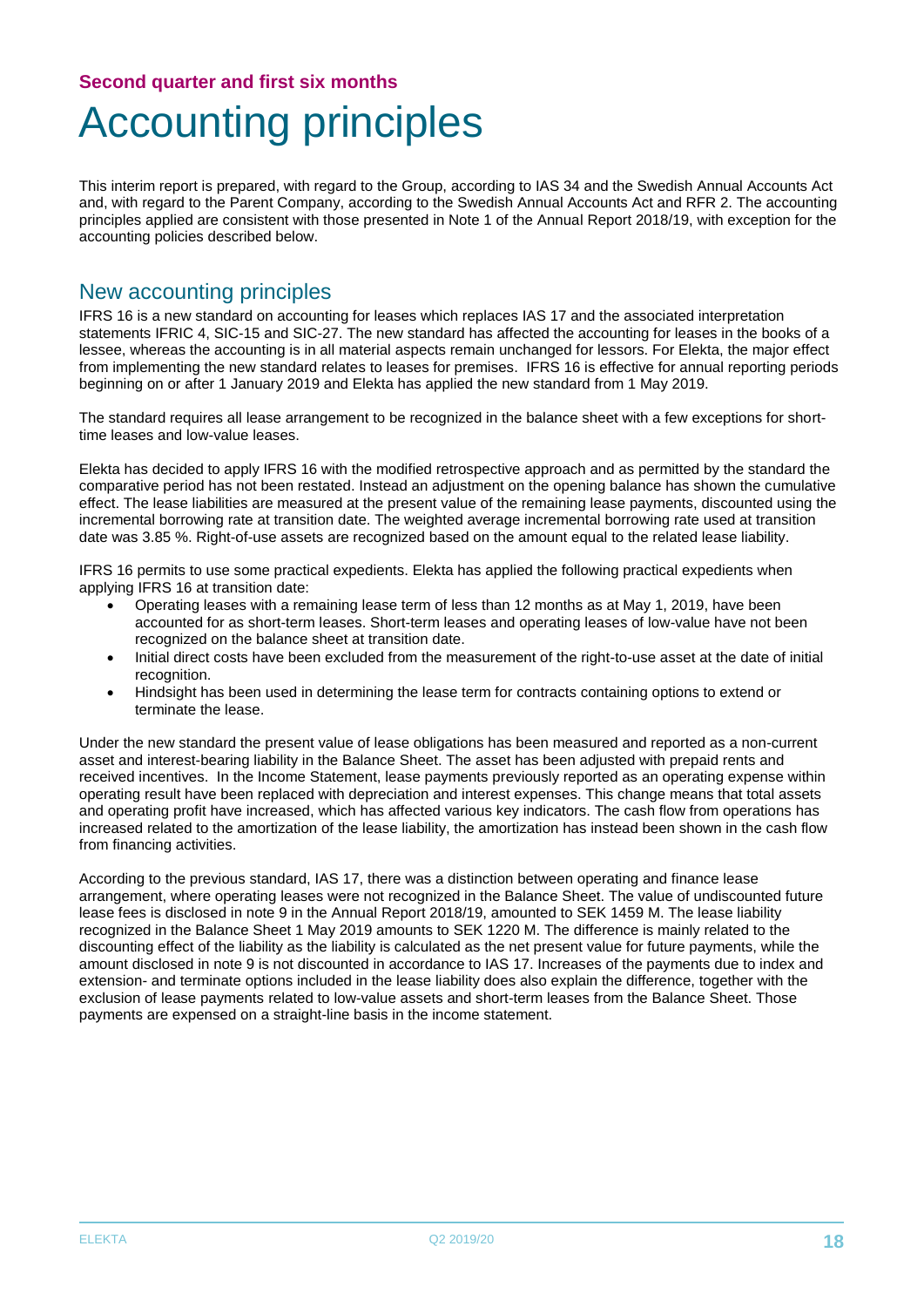### Effects from IFRS 16 on consolidated balance sheet

| <b>SEKM</b>                 | <b>Reported Apr 30, 2019</b> | <b>Adjustment IFRS 16</b> | <b>Adjusted May 1, 2019</b> |
|-----------------------------|------------------------------|---------------------------|-----------------------------|
| Right-of-use asset          | 0                            | 1,180                     | 1,180                       |
| Other assets                | 24,064                       | $-20$                     | 24,044                      |
| <b>Total assets</b>         | 24,064                       | 1,160                     | 25,224                      |
| Total equity                | 7,779                        | $\Omega$                  | 7,779                       |
| Long term lease liability   | 0                            | 1,020                     | 1,020                       |
| Short term lease liability  | $\Omega$                     | 200                       | 200                         |
| Other liabilities           | 16,285                       | -60                       | 16,225                      |
| Total equity and libilities | 24,064                       | 1,160                     | 25,224                      |

Other new or revised standards and interpretations, not yet applied, are not considered to have a material impact on the Elekta Group´s financial statements.

### Related-party transactions

Significant related-party transactions are described in note 35 in the Annual Report for 2018/19. No material changes have taken place in relations or transactions with related parties companies compared with the description in the Annual report 2018/19.

### Exchange rates

| <b>Country</b>       | Currencv |         | <b>Average rate</b> |     |         | <b>Closing rate</b> |         |    |       |
|----------------------|----------|---------|---------------------|-----|---------|---------------------|---------|----|-------|
|                      |          |         | May - Oct           |     | Oct 31, |                     | Apr 30, |    |       |
|                      |          | 2019/20 | 2018/19             | Δ   | 2019    | 2018                | 2019    |    |       |
| Euroland             | I EUR    | 10.691  | 10.374              | 3%  | 10.752  | 10.410              | 10.640  | 3% | $1\%$ |
| <b>Great Britain</b> | 1 GBP    | 12.013  | 11.710              | 3%  | 12.447  | 11.666              | 12.306  | 7% | $1\%$ |
| Japan                | 1 JPY    | 0.089   | 0.080               | 11% | 0.089   | 0.081               | 0.085   | 9% | 4%    |
| <b>United States</b> | 1 USD    | 9.592   | 8.907               | 8%  | 9.633   | 9.178               | 9.510   | 5% | $1\%$ |

 $<sup>1</sup>$  October 31, 2019 vs October 31, 2018</sup>

<sup>2</sup> October 31, 2019 vs Apr 30, 2019

For Group companies with a functional currency other than Swedish kronor, order intake and income statements are translated at average exchange rates for the reporting period, while order backlog and balance sheets are translated at closing exchange rates.

## Segment reporting

Elekta applies geographical segmentation. Order intake, net sales and contribution margin for the respective regions are reported to Elekta's CFO and CEO (chief operating decision makers). The regions' expenses are directly attributable to the respective regions' reported figures including cost of products sold. Global costs for R&D, marketing, management of product supply centres and Parent Company are not allocated per region. Currency exposure is concentrated to product supply centres. The majority of exchange differences in operations are reported in global costs.

Elekta's operations are characterized by significant quarterly variations in volumes and product mix, which have a direct impact on net sales and profits. This is accentuated when the operation is split into segments, as is the impact of currency fluctuations between the years. Revenues from solutions are recognized at a point in time and revenues from services are recognized over time.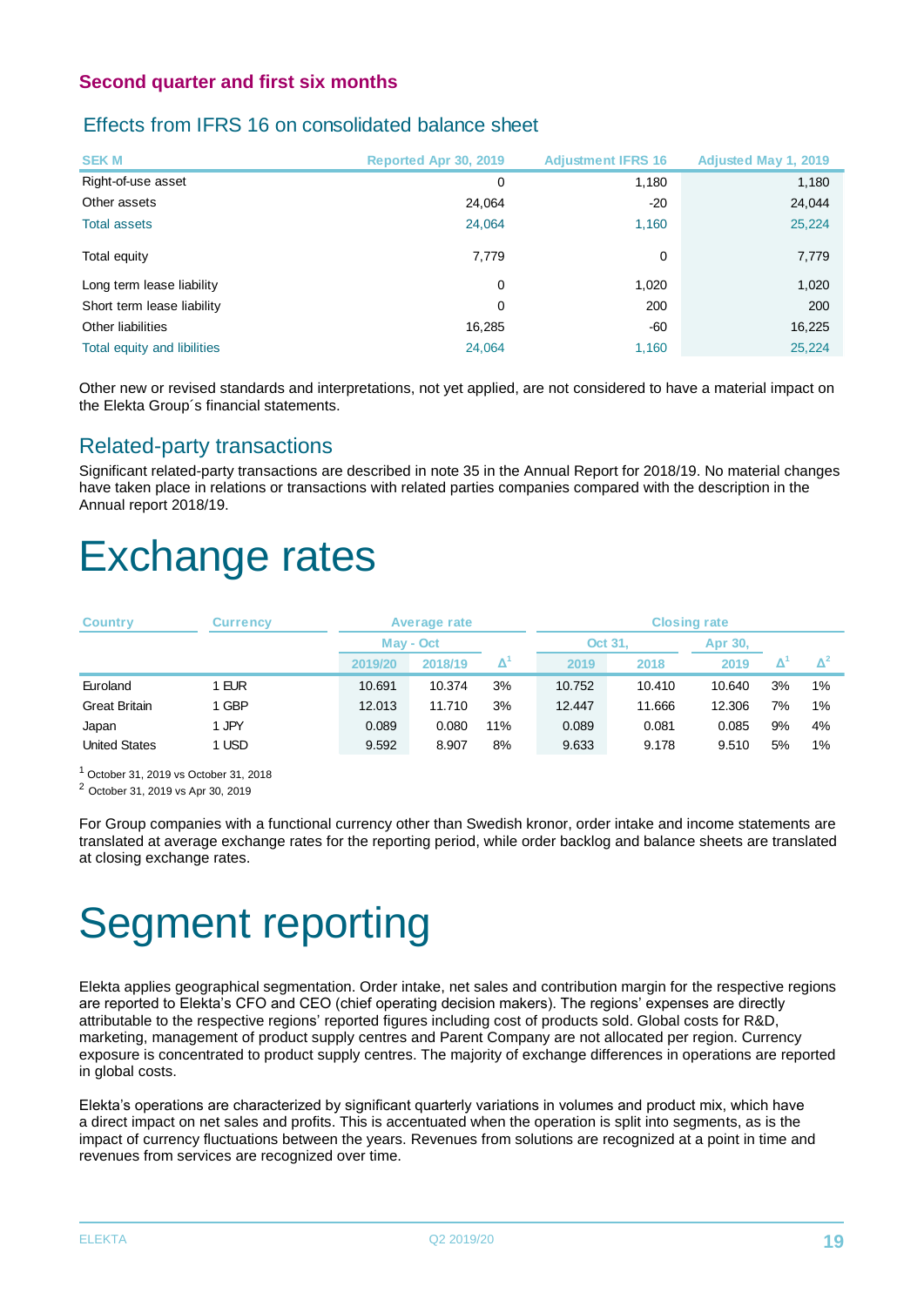### Segment reporting 6 months 2019/20

| <b>SEKM</b>                | North and<br><b>South</b><br>America | Europe,<br><b>Middle East</b><br>and Africa | Asia<br><b>Pacific</b> | Other /<br>Group-wide | <b>Group</b><br>total | % of net<br>sales |
|----------------------------|--------------------------------------|---------------------------------------------|------------------------|-----------------------|-----------------------|-------------------|
| Net sales                  | 2,218                                | 2,548                                       | 2,171                  | -                     | 6,937                 |                   |
| Regional expenses          | $-1,359$                             | $-1,725$                                    | $-1,524$               | ٠                     | $-4,608$              | 66%               |
| <b>Contribution margin</b> | 860                                  | 823                                         | 647                    | ٠                     | 2,330                 | 34%               |
| Contribution margin, %     | 39%                                  | 32%                                         | 30%                    |                       |                       |                   |
| Global costs               |                                      |                                             |                        | $-1,773$              | $-1.773$              | 26%               |
| <b>Operating result</b>    | 860                                  | 823                                         | 647                    | $-1,773$              | 556                   | 8%                |
| Net financial items        |                                      |                                             |                        | -81                   | -81                   |                   |
| Profit before tax          | 860                                  | 823                                         | 647                    | $-1.854$              | 475                   |                   |

### 6 months 2018/19

|                            | North and<br><b>South</b> | Europe,<br><b>Middle East</b> | Asia           | Other /                  | <b>Group</b> | % of net |
|----------------------------|---------------------------|-------------------------------|----------------|--------------------------|--------------|----------|
| <b>SEKM</b>                | America                   | and Africa                    | <b>Pacific</b> | Group-wide               | total        | sales    |
| Net sales                  | 2,052                     | 2,292                         | 1,804          | $\blacksquare$           | 6,149        |          |
| Regional expenses          | $-1,373$                  | $-1,425$                      | $-1,267$       | ۰                        | $-4,065$     | 66%      |
| <b>Contribution margin</b> | 680                       | 867                           | 537            | $\overline{\phantom{a}}$ | 2,084        | 34%      |
| Contribution margin, %     | 33%                       | 38%                           | 30%            |                          |              |          |
| Global costs               |                           |                               |                | $-1.454$                 | $-1,454$     | 24%      |
| <b>Operating result</b>    | 680                       | 867                           | 537            | $-1,454$                 | 631          | 10%      |
| Net financial items        |                           |                               |                | -53                      | -53          |          |
| Profit before tax          | 680                       | 867                           | 537            | $-1.507$                 | 577          |          |

### May - Apr 2018/19

| North and      | Europe,            |                |                          |              |          |
|----------------|--------------------|----------------|--------------------------|--------------|----------|
| <b>South</b>   | <b>Middle East</b> | Asia           | Other /                  | <b>Group</b> | % of net |
| <b>America</b> | and Africa         | <b>Pacific</b> | Group-wide               | total        | sales    |
| 4.501          | 4,956              | 4,098          | $\overline{\phantom{0}}$ | 13,555       |          |
| $-2,793$       | $-3,207$           | $-2,807$       | ۰                        | $-8,807$     | 65%      |
| 1,707          | 1.749              | 1,291          | ٠                        | 4,748        | 35%      |
| 38%            | 35%                | 32%            |                          |              |          |
|                |                    |                | $-3,052$                 | $-3.052$     | 23%      |
| 1,707          | 1.749              | 1.291          | $-3.052$                 | 1,696        | 13%      |
|                |                    |                | $-116$                   | $-116$       |          |
| 1,707          | 1,749              | 1.291          | $-3,167$                 | 1,580        |          |
|                |                    |                |                          |              |          |

### 12 months rolling

| 12 months rolling          |              |                    |                |                |              |          |
|----------------------------|--------------|--------------------|----------------|----------------|--------------|----------|
|                            | North and    | Europe,            |                |                |              |          |
|                            | <b>South</b> | <b>Middle East</b> | Asia           | Other /        | <b>Group</b> | % of net |
| <b>SEKM</b>                | America      | and Africa         | <b>Pacific</b> | Group-wide     | total        | sales    |
| Net sales                  | 4.667        | 5.211              | 4,465          | $\blacksquare$ | 14.343       |          |
| Regional expenses          | $-2,779$     | $-3,507$           | $-3.064$       | ۰              | $-9,350$     | 65%      |
| <b>Contribution margin</b> | 1,888        | 1.704              | 1.402          | ٠              | 4,993        | 35%      |
| Contribution margin, %     | 40%          | 33%                | 31%            |                |              |          |
| Global costs               |              |                    |                | $-3,372$       | $-3,372$     | 24%      |
| <b>Operating result</b>    | 1.888        | 1.704              | 1,402          | $-3,372$       | 1,622        | 11%      |
| Net financial items        |              |                    |                | $-144$         | -144         |          |
| Profit before tax          | 1.888        | 1.704              | 1.402          | $-3.515$       | 1,478        |          |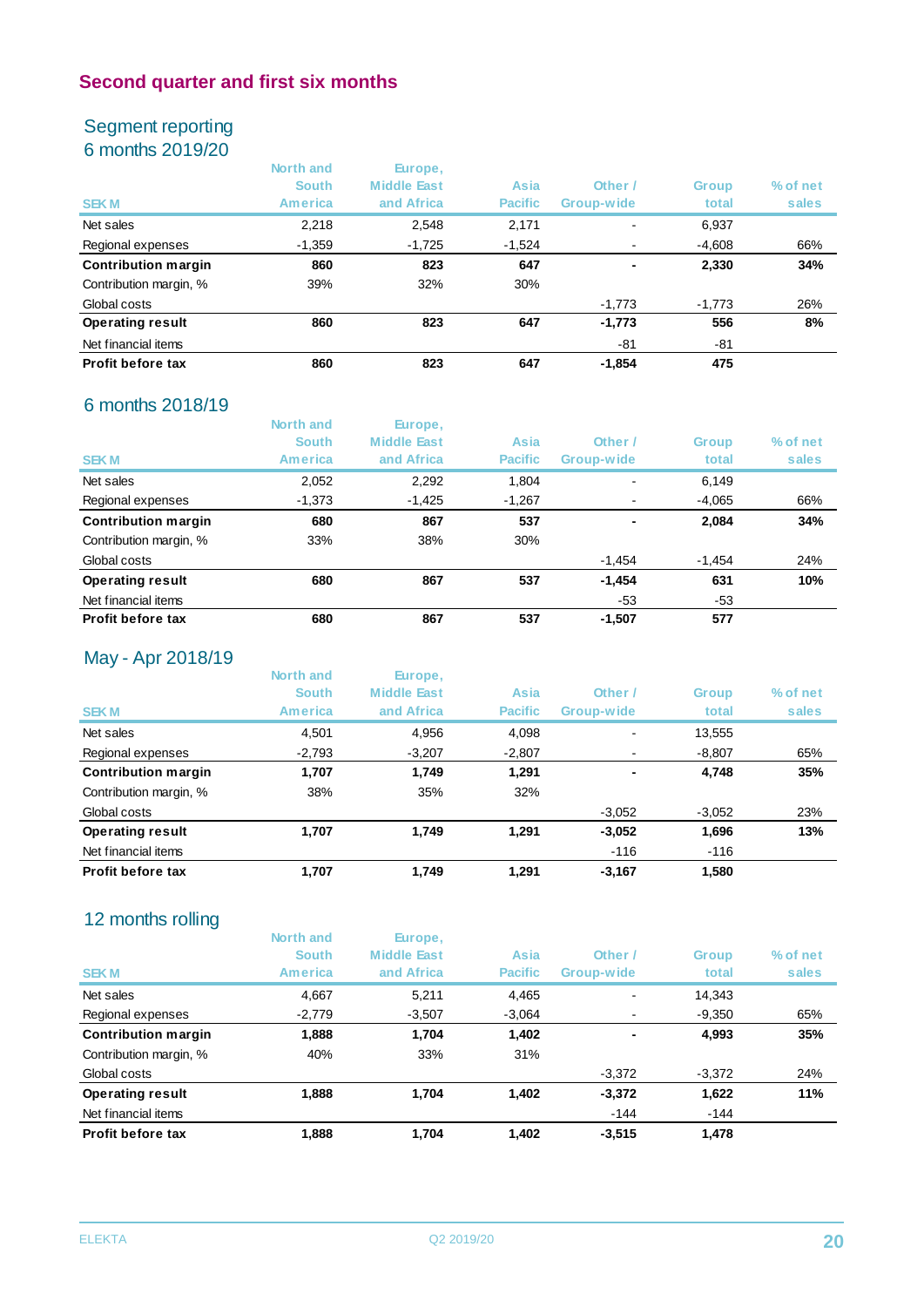### **Second quarter and first six months** Net sales by product type

### 6 months 2019/20

| <b>Total</b> | 2,218                | 2,548              | 2,171               | ۰                        | 6,937              |
|--------------|----------------------|--------------------|---------------------|--------------------------|--------------------|
| Service      | 1.267                | 951                | 613                 | $\overline{\phantom{a}}$ | 2,831              |
| Solutions    | 952                  | 1.596              | 1,558               | $\blacksquare$           | 4,107              |
| <b>SEKM</b>  | <b>South America</b> | and Africa         | <b>Asia Pacific</b> | Group-wide               | <b>Group total</b> |
|              | North and            | <b>Middle East</b> |                     | Other /                  |                    |
|              |                      | Europe,            |                     |                          |                    |

### 6 months 2018/19

| <b>Total</b> | 2,052                | 2,292              | 1,804               | ۰          | 6,149              |
|--------------|----------------------|--------------------|---------------------|------------|--------------------|
| Service      | 1.127                | 836                | 550                 |            | 2,513              |
| Solutions    | 925                  | 1.457              | 1,254               |            | 3,636              |
| <b>SEKM</b>  | <b>South America</b> | and Africa         | <b>Asia Pacific</b> | Group-wide | <b>Group total</b> |
|              | North and            | <b>Middle East</b> |                     | Other      |                    |
|              |                      | Europe,            |                     |            |                    |

### May-Apr 2018/19

| <b>Total</b> | 4.501                | 4,956              | 4,098               | ٠          | 13,555             |
|--------------|----------------------|--------------------|---------------------|------------|--------------------|
| Service      | 2.308                | 1.731              | 1.122               |            | 5,161              |
| Solutions    | 2,192                | 3,224              | 2,977               | -          | 8,394              |
| <b>SEKM</b>  | <b>South America</b> | and Africa         | <b>Asia Pacific</b> | Group-wide | <b>Group total</b> |
|              | North and            | <b>Middle East</b> |                     | Other      |                    |
|              |                      | Europe,            |                     |            |                    |

### 12 months rolling

| <b>Total</b> | 4,667                | 5,211                         | 4,465               | $\overline{\phantom{a}}$ | 14,343             |
|--------------|----------------------|-------------------------------|---------------------|--------------------------|--------------------|
| Service      | 2.448                | 1.847                         | 1,184               | $\overline{\phantom{a}}$ | 5,479              |
| Solutions    | 2,219                | 3,364                         | 3,281               | ۰                        | 8,864              |
| <b>SEKM</b>  | <b>South America</b> | and Africa                    | <b>Asia Pacific</b> | Group-wide               | <b>Group total</b> |
|              | North and            | Europe,<br><b>Middle East</b> |                     | Other /                  |                    |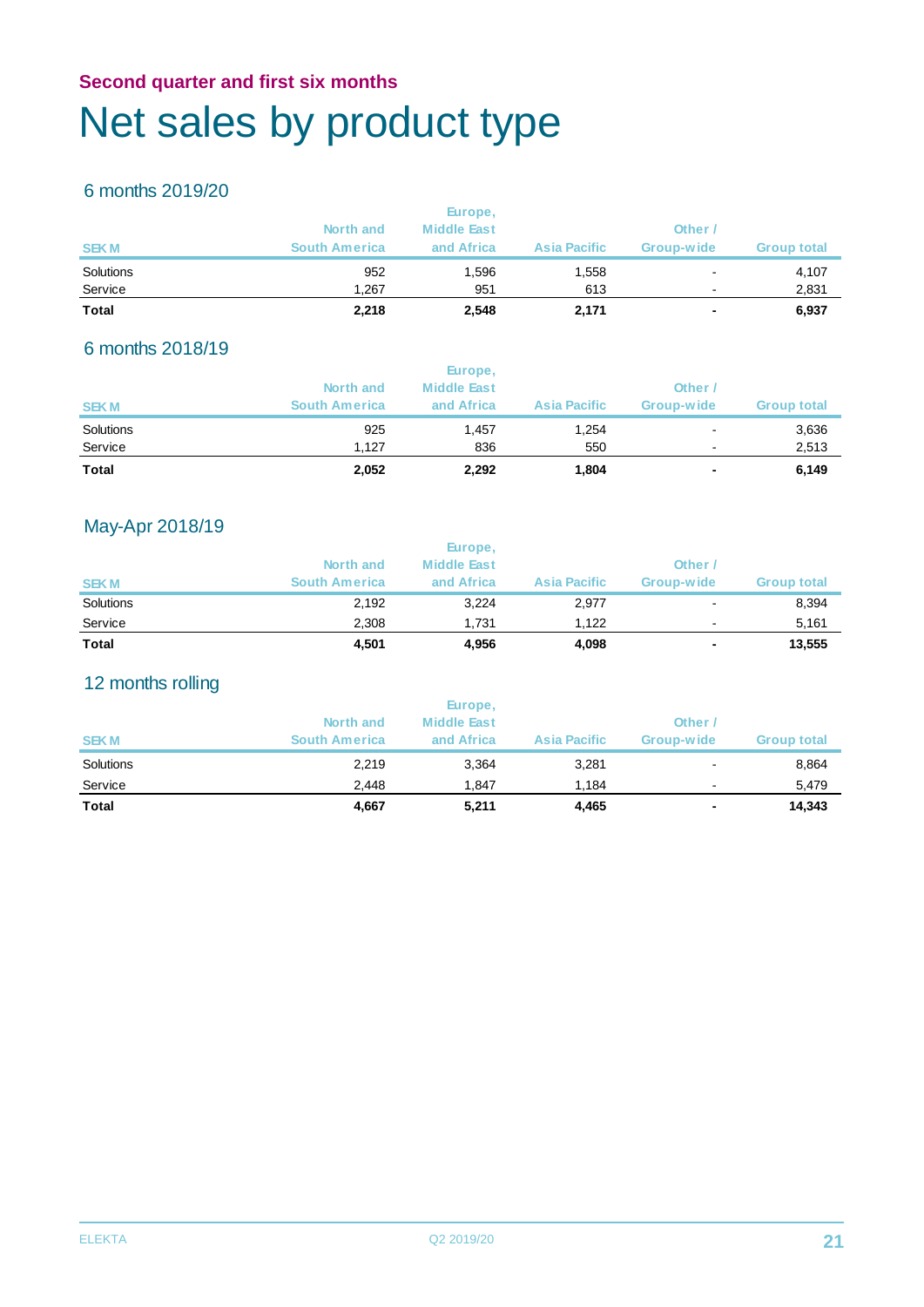### **Second quarter and first six months** Financial instruments

The table below shows the fair value of the Group's financial instruments, for which fair value is different than carrying value. The fair value of all other financial instruments is assumed to correspond to the carrying value.

|                                         | Oct 31, 2019              |                      |                            | Oct 31, 2018      | Apr 30, 2019              |               |
|-----------------------------------------|---------------------------|----------------------|----------------------------|-------------------|---------------------------|---------------|
| <b>SEKM</b>                             | <b>Carrying</b><br>amount | <b>Fair</b><br>value | <b>Carrying</b><br>am ount | <b>Fair value</b> | <b>Carrying</b><br>amount | Fair<br>value |
| Long-term interest-bearing liabilities  | 3,137                     | 3,309                | 4.422                      | 4.416             | 3,558                     | 3,573         |
| Long-term leasing liabilities           | 1,038                     | 1,038                | $\overline{\phantom{0}}$   | ۰                 |                           |               |
| Short-term interest-bearing liabilities | 1.462                     | 1,472                | 536                        | 536               | 1.000                     | 1.000         |
| Short-term leasing liabilities          | 217                       | 217                  |                            | $\blacksquare$    |                           |               |

The Group's financial assets and financial liabilities, which have been measured at fair value, have been categorized in the fair value hierarchy. The different levels are defined as follows:

- **Level 1:** Quoted prices on an active market for identical assets or liabilities
- Level 2: Other observable data than quoted prices included in Level 1, either directly (that is, price
	- quotations) or indirectly (that is, obtained from price quotations)
- **Level 3:** Data not based on observable market data

#### Financial instruments measured at fair value

| <b>SEKM</b>                                                     | Level | Oct 31, 2019   | Oct 31, 2018 | Apr 30, 2019   |
|-----------------------------------------------------------------|-------|----------------|--------------|----------------|
| <b>Financial assets</b>                                         |       |                |              |                |
| Financial assets measured at fair value through profit or loss: |       |                |              |                |
| Derivative financial instruments – non-hedge accounting         | 2     | 49             | 17           | 70             |
| Short-term investments                                          |       | 46             | 47           | 45             |
| Current investments classified as cash equivalents              |       | 1,354          |              | 1,716          |
| Equity instruments                                              |       | 58             |              | 58             |
| Equity instruments                                              | 3     | $\overline{2}$ |              | $\overline{2}$ |
| Derivatives used for hedging purposes:                          |       |                |              |                |
| Derivative financial instruments - hedge accounting             | 2     | 27             |              | 2              |
| <b>Total financial assets</b>                                   |       | 1,537          | 65           | 1,893          |
| <b>Financial liabilities</b>                                    |       |                |              |                |
| Financial liabilities at fair value through profit or loss:     |       |                |              |                |
| Derivative financial instruments - non-hedge accounting         | 2     | 25             | 30           | 25             |
| Contingent consideration                                        | 3     | 53             | 3            | 2              |
| Derivatives used for hedging purposes:                          |       |                |              |                |
| Derivative financial instruments - hedge accounting             | 2     | 83             | 155          | 72             |
| Total financial liabilities                                     |       | 162            | 188          | 99             |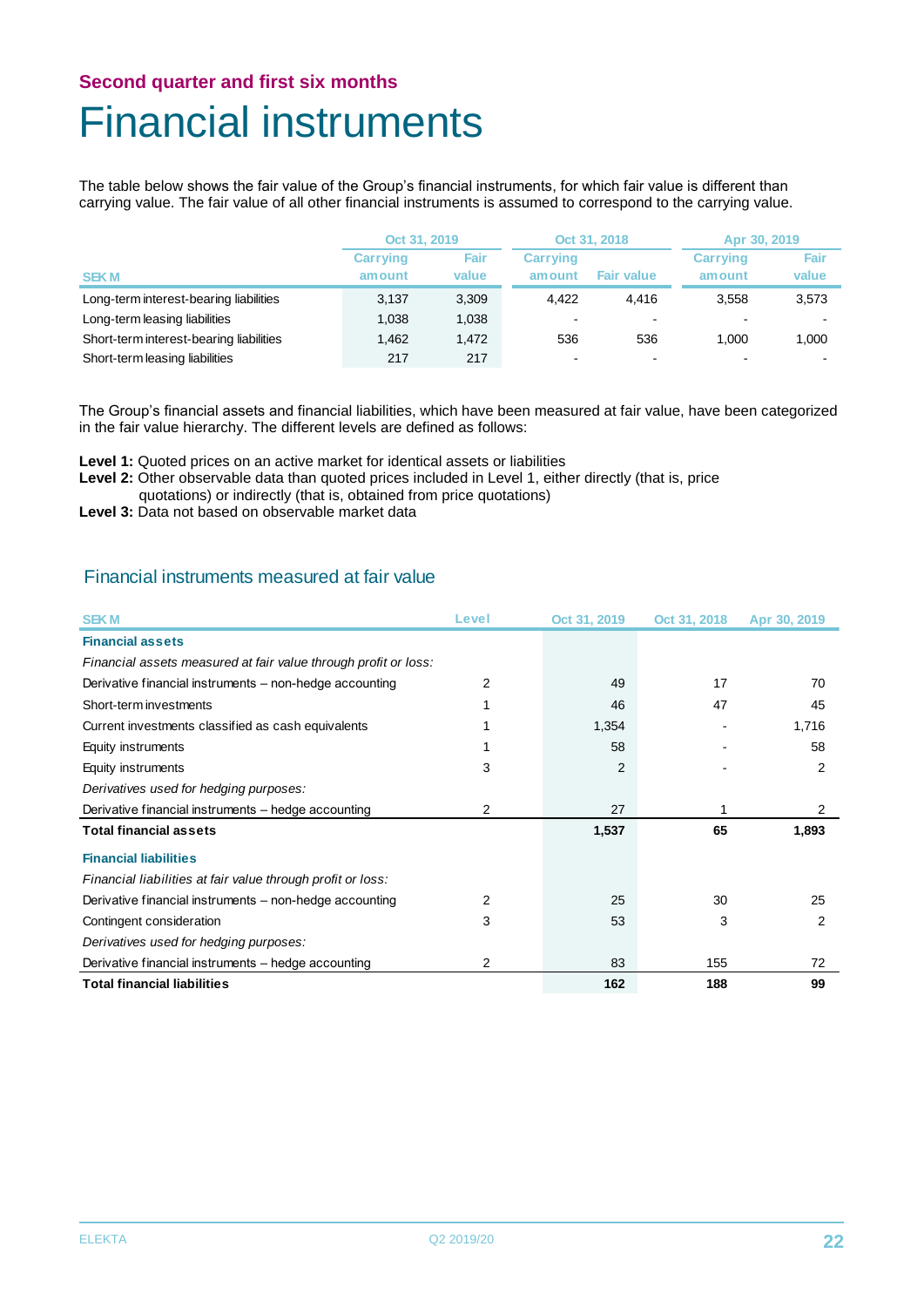### **Second quarter and first six months** Key figures and data

### Key figures

|                                   | $May - Apr1$ |         | May - Apr |         | May - Oct | May - Oct |         |
|-----------------------------------|--------------|---------|-----------|---------|-----------|-----------|---------|
|                                   | 2014/15      | 2015/16 | 2016/17   | 2017/18 | 2018/19   | 2018/19   | 2019/20 |
| Gross order intake, SEK M         | 12,825       | 13,821  | 14.064    | 14,493  | 16.796    | 6,844     | 8,426   |
| Net sales, SEK M                  | 10,839       | 11,221  | 10,704    | 11,573  | 13,555    | 6,149     | 6,937   |
| Order backlog, SEK M              | 17,087       | 18,239  | 22,459    | 27,974  | 32,003    | 29,126    | 33,581  |
| Operating result, SEK M           | 937          | 423     | 598       | 1,845   | 1,696     | 631       | 556     |
| Operating margin, %               | 8.6          | 3.8     | 5.6       | 15.9    | 12.5      | 10.3      | 8.0     |
| Profit margin, %                  | 6.6          | 1.7     | 3.2       | 14.5    | 11.7      | 9.4       | 6.9     |
| Shareholders' equity, SEK M       | 6,646        | 6,412   | 6,774     | 6,987   | 7,779     | 6,970     | 7,898   |
| Return on shareholders' equity, % | 9            | 2       | 2         | 22      | 17        | 21        | 15      |
| Net debt, SEK M                   | 2,768        | 2,677   | 1,889     | 803     | 439       | 1,290     | 1,510   |
| Operational cash conversion, %    | 126          | 111     | 145       | 95      | 61        | 12        | $-18$   |
| Average number of employees       | 3,679        | 3,677   | 3,581     | 3,702   | 3,798     | 3,696     | 3,988   |

<sup>1</sup> Calculation based on IAS18

### Data per share

|                                |         | $May - Apr1$ |         | May - Apr |         | May - Oct | May - Oct |
|--------------------------------|---------|--------------|---------|-----------|---------|-----------|-----------|
|                                | 2014/15 | 2015/16      | 2016/17 | 2017/18   | 2018/19 | 2018/19   | 2019/20   |
| Earnings per share             |         |              |         |           |         |           |           |
| before dilution, SEK           | 1.45    | 0.36         | 0.33    | 3.53      | 3.14    | 1.18      | 0.96      |
| after dilution, SEK            | 1.45    | 0.36         | 0.33    | 3.53      | 3.14    | 1.18      | 0.96      |
| <b>Cash flow per share</b>     |         |              |         |           |         |           |           |
| before dilution, SEK           | 1.78    | 1.00         | 2.69    | 3.79      | 2.48    | $-0.49$   | $-1.65$   |
| after dilution, SEK            | 1.78    | 1.00         | 2.69    | 3.79      | 2.48    | $-0.49$   | $-1.65$   |
| Shareholders' equity per share |         |              |         |           |         |           |           |
| before dilution, SEK           | 17.41   | 16.79        | 17.73   | 18.29     | 20.36   | 18.24     | 20.67     |
| after dilution, SEK            | 17.41   | 16.79        | 17.73   | 18.29     | 20.36   | 18.24     | 20.67     |
| Average number of shares       |         |              |         |           |         |           |           |
| before dilution, 000s          | 381,287 | 381,288      | 381,306 | 382,027   | 382,027 | 382,027   | 382,042   |
| after dilution, 000s           | 381,287 | 381,288      | 381,306 | 382,027   | 382,027 | 382,027   | 382,042   |
| Number of shares at closing    |         |              |         |           |         |           |           |
| before dilution, 000s 2        | 381,287 | 381,288      | 382,027 | 382,027   | 382,027 | 382,027   | 382,083   |
| after dilution, 000s           | 381,287 | 381,288      | 382,027 | 382,027   | 382,027 | 382,027   | 382,083   |
|                                |         |              |         |           |         |           |           |

<sup>1</sup> Calculation based on IAS18

<sup>2</sup> Number of registered shares at closing excluding treasury shares (1,485,289 per October 31, 2019).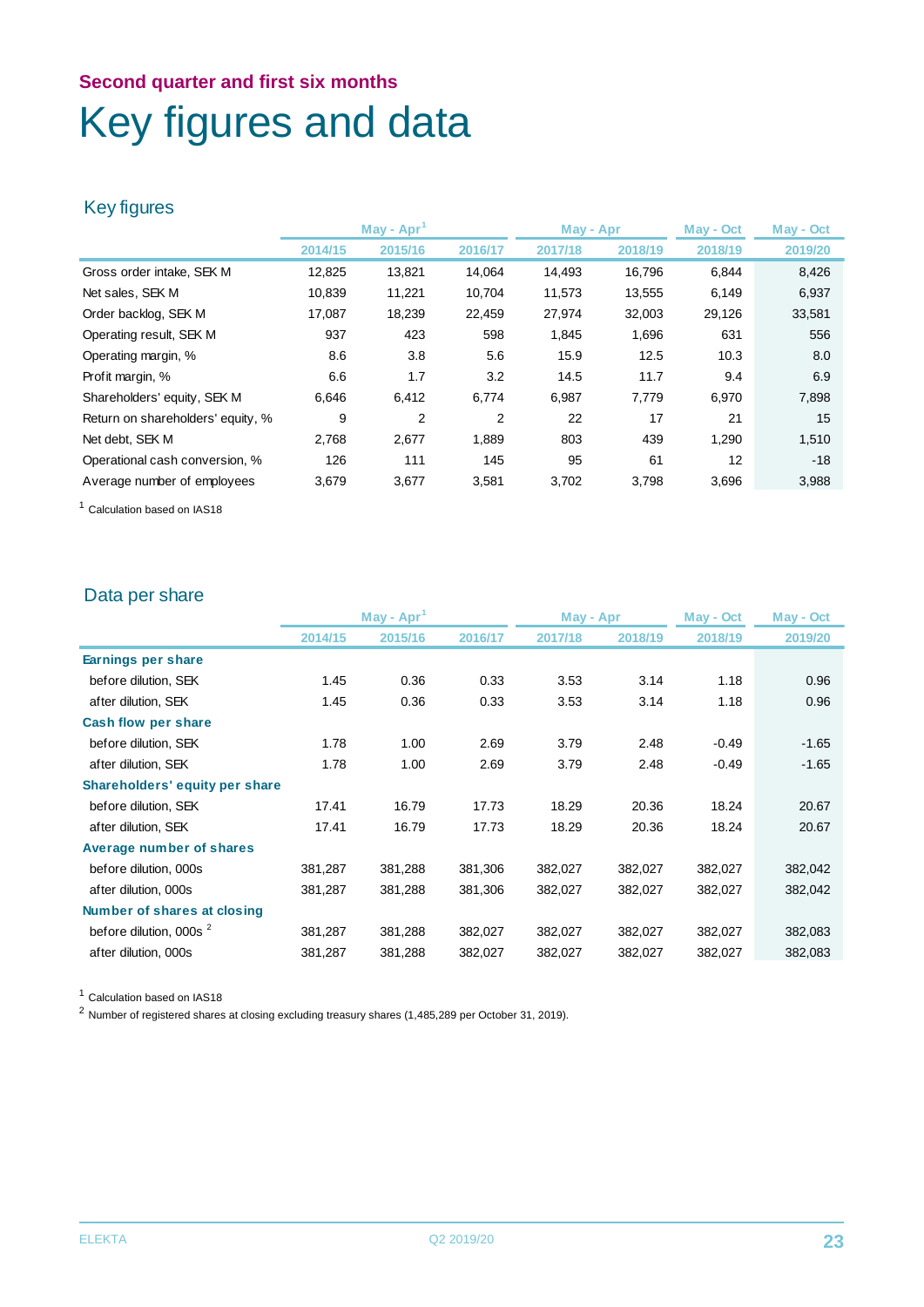### Data per quarter

|                                     |       | 2017/18        |                |                | 2018/19 |       |       | 2019/20 |       |
|-------------------------------------|-------|----------------|----------------|----------------|---------|-------|-------|---------|-------|
| <b>SEKM</b>                         | Q2    | Q <sub>3</sub> | Q <sub>4</sub> | Q <sub>1</sub> | Q2      | Q3    | Q4    | Q1      | Q2    |
| Gross order intake                  | 3.267 | 3,833          | 4,656          | 3.174          | 3.670   | 4,551 | 5,401 | 4.390   | 4,036 |
| Net sales                           | 2.903 | 2,756          | 3,409          | 2,819          | 3,330   | 3,320 | 4,086 | 3.228   | 3,709 |
| <b>EBITA</b>                        | 566   | 534            | 848            | 386            | 601     | 505   | 985   | 448     | 539   |
| Operating result                    | 440   | 409            | 714            | 238            | 393     | 311   | 755   | 236     | 321   |
| Cash flow from operating activities | 403   | 691            | 1,235          | $-381$         | 512     | $-57$ | 1.547 | $-629$  | 419   |
|                                     |       |                |                |                |         |       |       |         |       |

### Order intake growth based on constant exchange rates

|                                   | 2017/18        |             |    | 2018/19       |     |    |    | 2019/20 |       |
|-----------------------------------|----------------|-------------|----|---------------|-----|----|----|---------|-------|
|                                   | Q <sub>2</sub> | $_{\alpha}$ | Q4 | Q1            | Q2  | Q3 | Q4 | Q1      | Ω2    |
| North and South America, %        | 14             | 15          | 10 | 23            | -41 | 16 | 9  | 0       | -29   |
| Europe, Middle East and Africa, % | -5             | -5          | 28 | 15            | 43  | 5  | 18 | 64      | $-21$ |
| Asia Pacific, %                   | $-11$          | 33          | -9 | $\mathcal{P}$ | 18  | 20 | -8 | 31      | 23    |
| Group, %                          | 0              | 9           | 10 | 12            |     | 12 | 8  | 32      | 5     |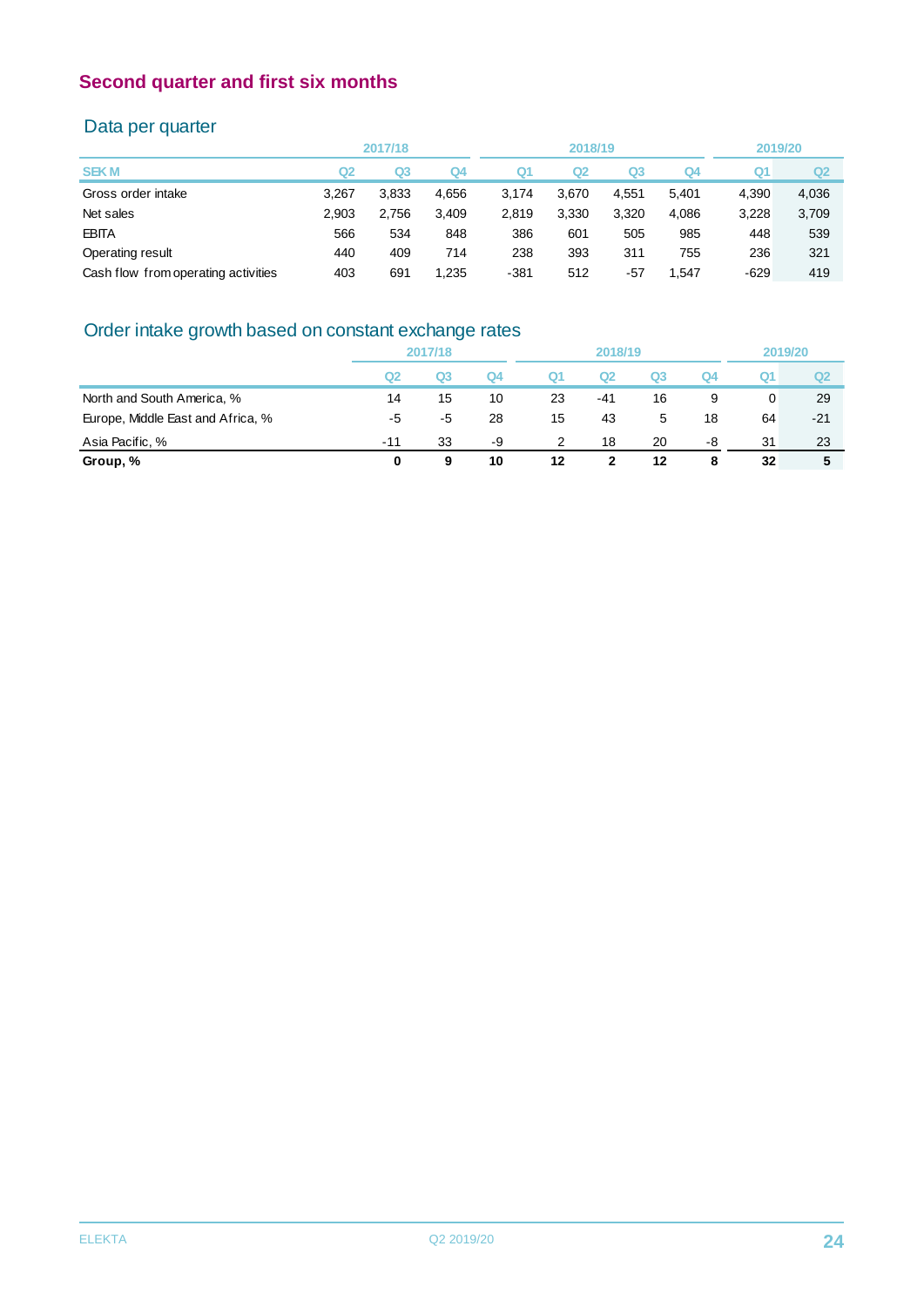### Alternative performance measures

Alternative Performance Measures (APMs) are measures and key figures that Elekta's management and other stakeholders use when managing and analysing Elekta's business performance. These measures are not substitutes, but rather supplements to financial reporting measures prepared in accordance with IFRS. Key figures and other APMs used by Elekta are defined on www.elekta.com/investors/financials/definitions.php. Definitions and additional information on APMs can also be found on pages 122-124 in the Annual Report 2018/19.

### Order and sales growth based on constant exchange rates

Elekta's order intake and sales are, to a large extent, reported in subsidiaries with other functional currencies than SEK, which is the group reporting currency. In order to present order and sales growth on a more comparable basis and to show the impact of currency fluctuations, order and sales growth based on constant exchange rates are presented. The schedules below present growth based on constant exchange rates reconciled to the total growth reported in accordance with IFRS.

#### Change gross order intake

|                                         |               |                      |               | Europe,             |      |                     |      |              |
|-----------------------------------------|---------------|----------------------|---------------|---------------------|------|---------------------|------|--------------|
|                                         | North and     |                      |               | <b>Middle East,</b> |      |                     |      | <b>Group</b> |
|                                         |               | <b>South America</b> |               | and Africa          |      | <b>Asia Pacific</b> |      | total        |
|                                         | $\frac{9}{6}$ | <b>SEKM</b>          | $\frac{9}{6}$ | <b>SEKM</b>         | $\%$ | <b>SEKM</b>         | $\%$ | <b>SEKM</b>  |
| Q2 2019/20 vs. Q2 2018/19               |               |                      |               |                     |      |                     |      |              |
| Change based on constant exchange rates | 29            | 250                  | $-21$         | $-337$              | 23   | 271                 | 5    | 184          |
| Currency effects                        | 9             | 77                   | 0             | $-1$                | 9    | 107                 | 5    | 183          |
| Reported change                         | 37            | 327                  | $-21$         | $-338$              | 31   | 378                 | 10   | 366          |
| Q2 2018/19 vs. Q2 2017/18               |               |                      |               |                     |      |                     |      |              |
| Change based on constant exchange rates | $-41$         | $-536$               | 43            | 434                 | 18   | 166                 | 2    | 64           |
| Currency effects                        | 7             | 90                   | 15            | 151                 | 10   | 97                  | 10   | 338          |
| Reported change                         | $-34$         | $-445$               | 58            | 585                 | 28   | 263                 | 12   | 403          |
| May - Oct 2019/20 vs. May - Oct 2018/19 |               |                      |               |                     |      |                     |      |              |
| Change based on constant exchange rates | 13            | 248                  | 12            | 309                 | 26   | 631                 | 17   | 1,188        |
| Currency effects                        | 8             | 153                  | 2             | 58                  | 8    | 183                 | 6    | 394          |
| Reported change                         | 21            | 401                  | 14            | 367                 | 34   | 814                 | 23   | 1,582        |
| May - Oct 2018/19 vs. May - Oct 2017/18 |               |                      |               |                     |      |                     |      |              |
| Change based on constant                |               |                      |               |                     |      |                     |      |              |
| exchange rates                          | $-17$         | $-353$               | 30            | 548                 | 9    | 183                 | 6    | 378          |
| Currency effects                        | 5             | 107                  | 12            | 216                 | 7    | 138                 | 8    | 461          |
| Reported change                         | $-12$         | $-246$               | 42            | 765                 | 16   | 320                 | 14   | 839          |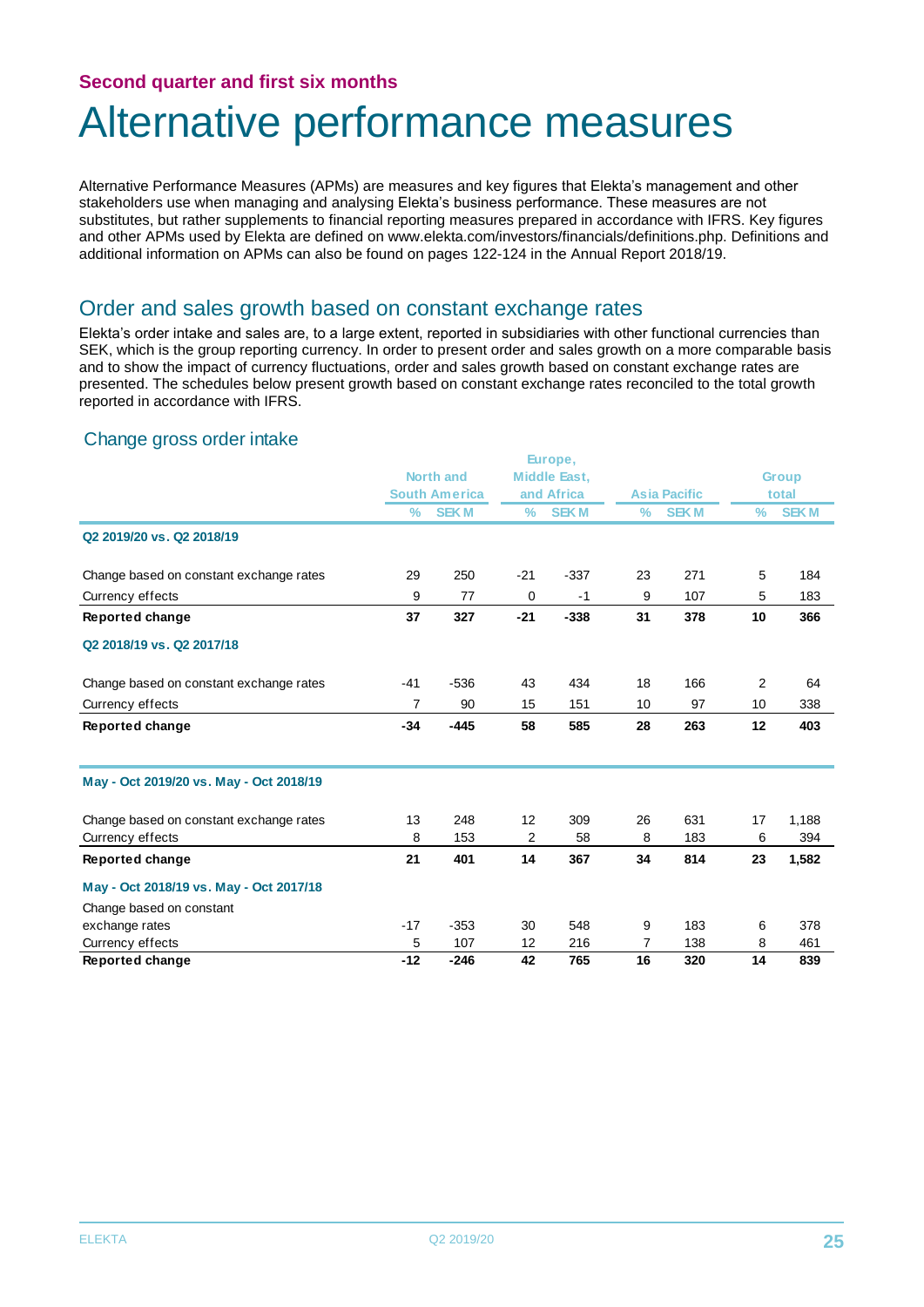### Change net sales

|                                         |                |                      |               | Europe,             |                |                     |                |              |
|-----------------------------------------|----------------|----------------------|---------------|---------------------|----------------|---------------------|----------------|--------------|
|                                         |                | <b>North and</b>     |               | <b>Middle East,</b> |                |                     |                | <b>Group</b> |
|                                         |                | <b>South America</b> |               | and Africa          |                | <b>Asia Pacific</b> |                | total        |
|                                         | $\frac{0}{0}$  | <b>SEKM</b>          | $\frac{9}{6}$ | <b>SEKM</b>         | $\frac{9}{6}$  | <b>SEKM</b>         | $\frac{0}{0}$  | <b>SEKM</b>  |
| Q2 2019/20 vs. Q2 2018/19               |                |                      |               |                     |                |                     |                |              |
| Change based on constant                |                |                      |               |                     |                |                     |                |              |
| exchange rates                          | $\mathbf{1}$   | 13                   | 8             | 102                 | 13             | 121                 | $\overline{7}$ | 236          |
| Currency effects                        | $\overline{7}$ | 80                   | 0             | $-2$                | $\overline{7}$ | 65                  | 4              | 143          |
| Reported change                         | 8              | 93                   | 8             | 100                 | 20             | 186                 | 11             | 379          |
| Q2 2018/19 vs. Q2 2017/18               |                |                      |               |                     |                |                     |                |              |
| Change based on constant                |                |                      |               |                     |                |                     |                |              |
| exchange rates                          | 5              | 46                   | 6             | 73                  | 6              | 46                  | 6              | 165          |
| Currency effects                        | 10             | 100                  | 9             | 96                  | 8              | 65                  | 9              | 262          |
| Reported change                         | 15             | 146                  | 15            | 169                 | 14             | 111                 | 15             | 427          |
| May - Oct 2019/20 vs. May - Oct 2018/19 |                |                      |               |                     |                |                     |                |              |
| Change based on constant                |                |                      |               |                     |                |                     |                |              |
| exchange rates                          | 1              | 10                   | 10            | 233                 | 14             | 247                 | 8              | 490          |
| Currency effects                        | 8              | 156                  | 1             | 22                  | $\overline{7}$ | 120                 | 5              | 299          |
| Reported change                         | 8              | 166                  | 11            | 255                 | 20             | 367                 | 13             | 789          |
| May - Oct 2018/19 vs. May - Oct 2017/18 |                |                      |               |                     |                |                     |                |              |
| Change based on constant                |                |                      |               |                     |                |                     |                |              |
| exchange rates                          | 1              | 28                   | 8             | 168                 | 14             | 207                 | $\overline{7}$ | 404          |
| Currency effects                        | 6              | 115                  | 7             | 142                 | 5              | 81                  | 6              | 338          |
| <b>Reported change</b>                  | 7              | 143                  | 16            | 310                 | 19             | 288                 | 14             | 742          |

### **EBITDA**

EBITDA is used for the calculation of operational cash conversion and the net debt/EBITDA ratio.

| <b>SEKM</b>                           | Q <sub>2</sub> 2018/19 | Q3 2018/19 | Q4 2018/19 | Q1 2019/20 | Q <sub>2</sub> 2019/20 |
|---------------------------------------|------------------------|------------|------------|------------|------------------------|
| Operating result/EBIT                 | 393                    | 311        | 755        | 236        | 321                    |
| Amortization:                         |                        |            |            |            |                        |
| Capitalized development costs         | 176                    | 167        | 200        | 184        | 187                    |
| Assets relating business combinations | 32                     | 27         | 30         | 28         | 32                     |
| Depreciation                          | 38                     | 40         | 42         | 95         | 95                     |
| <b>EBITDA</b>                         | 639                    | 545        | 1.028      | 542        | 634                    |

### Return of capital employed

Return on capital employed is a measure of the profitability after taking into account the amount of total capital used unrelated to type of financing. A higher return on capital employed indicates a more efficient use of capital. Capital employed represents the value of the balance sheet net assets that is the key driver of cash flow and capital required to run the business. It is also used in the calculation of return on capital employed.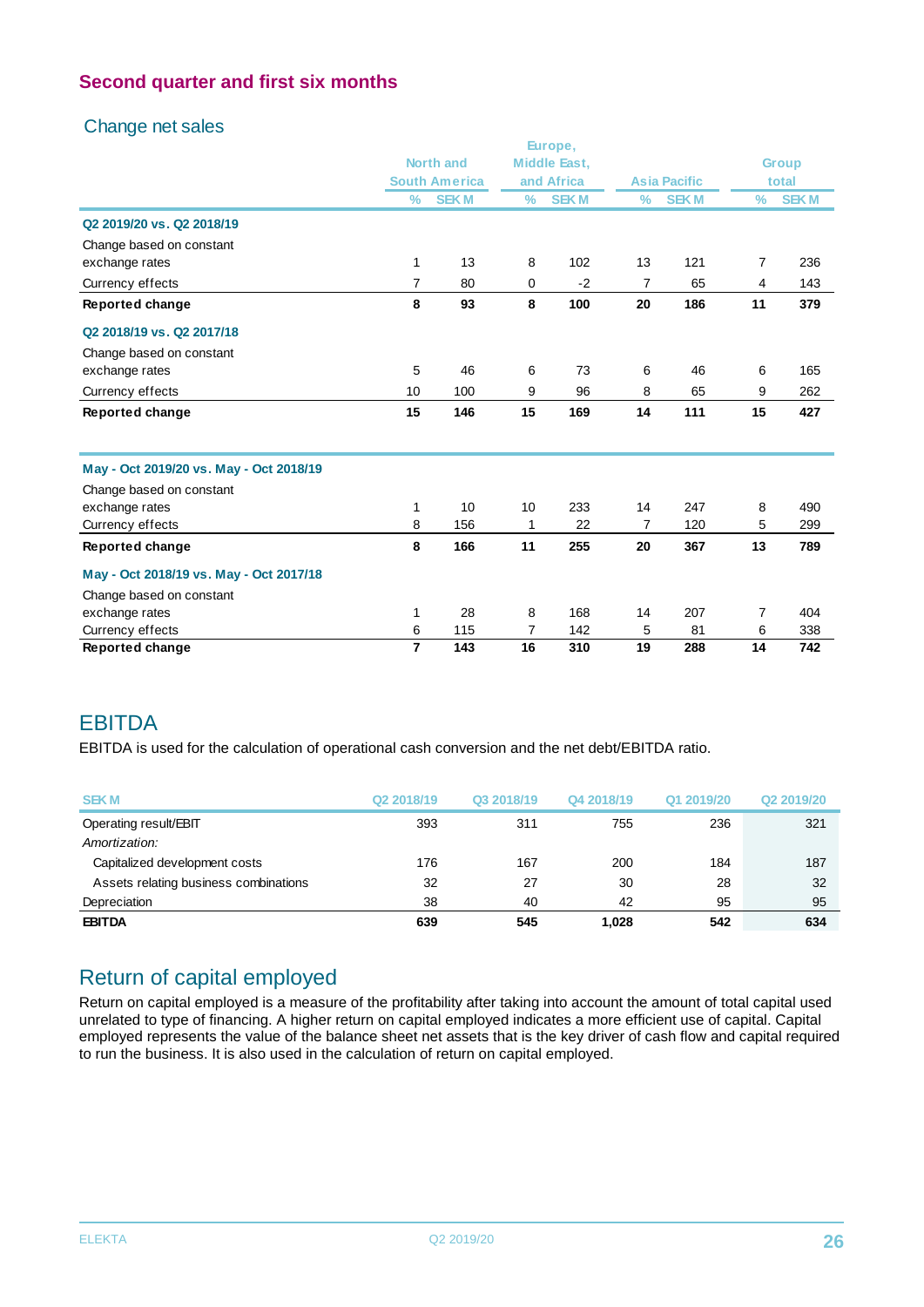### Return on capital employed

| <b>SEKM</b>                                   | Oct 31, 2018 | Jan 31, 2019 | Apr 30, 2019 | Jul 31, 2019 | Oct 31, 2019 |
|-----------------------------------------------|--------------|--------------|--------------|--------------|--------------|
| Profit before tax (12 months rolling)         | 1,609        | 1,504        | 1,580        | 1,558        | 1,478        |
| Financial expenses (12 months rolling)        | 220          | 211          | 186          | 211          | 227          |
| Profit before tax plus financial expenses     | 1,829        | 1,715        | 1,766        | 1.769        | 1,705        |
|                                               |              |              |              |              |              |
| <b>Total assets</b>                           | 22,645       | 22,685       | 24,064       | 24,855       | 25,239       |
| Deferred tax liabilities                      | $-537$       | $-537$       | $-587$       | $-574$       | $-584$       |
| Long-term provisions                          | $-172$       | $-165$       | $-188$       | $-194$       | $-211$       |
| Other long-term liabilities                   | $-84$        | $-57$        | $-55$        | $-10$        | $-55$        |
| Accounts payable                              | $-1,111$     | $-1,082$     | $-1,427$     | $-1,226$     | $-1,270$     |
| Advances from customers                       | $-4,652$     | $-4,850$     | $-4,883$     | $-4,652$     | $-4,777$     |
| Prepaid income                                | $-1,910$     | $-2,010$     | $-2,170$     | $-2,108$     | $-2,065$     |
| Accrued expenses                              | $-1,570$     | $-1,596$     | $-1,661$     | $-1,539$     | $-1,732$     |
| Current tax liabilities                       | $-112$       | $-93$        | $-166$       | $-143$       | $-184$       |
| Short-term provisions                         | $-157$       | $-148$       | $-188$       | $-184$       | $-185$       |
| Derivative financial instruments              | $-153$       | $-57$        | $-94$        | $-243$       | $-108$       |
| Other current liabilities                     | $-258$       | $-333$       | $-308$       | $-354$       | $-316$       |
| Capital employed                              | 11,928       | 11,756       | 12,337       | 13,629       | 13,752       |
|                                               |              |              |              |              |              |
| Average capital employed (last five quarters) | 11,628       | 11,786       | 12,010       | 12,269       | 12,680       |
| Return on capital employed                    | 16%          | 15%          | 15%          | 14%          | 13%          |

### Return on shareholder equity

Return on shareholders' equity measures the return generated on shareholders' capital invested in the company.

| <b>SEKM</b>                                    | Q <sub>2</sub> 2018/19 | Q3 2018/19 | Q4 2018/19 | Q1 2019/20 | Q <sub>2</sub> 2019/20 |
|------------------------------------------------|------------------------|------------|------------|------------|------------------------|
| Net income (12 months rolling)                 | 1.294                  | 1.164      | 1.198      | 1.180      | 1,116                  |
| Average shareholders' equity excluding         |                        |            |            |            |                        |
| non-controlling interests (last five quarters) | 6.554                  | 6.842      | 7.167      | 7.339      | 7,549                  |
| Return on shareholders' equity                 | 20%                    | 17%        | 17%        | 16%        | 15%                    |

### Operational cash conversion

Cash flow is a focus area for management. The operational cash conversion shows the relation between cash flow from operating activities and EBITDA.

| <b>SEKM</b>                         | Q <sub>2</sub> 2018/19 | Q3 2018/19 | Q4 2018/19 | Q1 2019/20 | Q <sub>2</sub> 2019/20 |
|-------------------------------------|------------------------|------------|------------|------------|------------------------|
| Cash flow from operating activities | 512                    | -57        | 1.547      | $-629$     | 419                    |
| <b>EBITDA</b>                       | 639                    | 545        | 1.028      | 542        | 634                    |
| <b>Operational cash conversion</b>  | 80%                    | $-10%$     | 151%       | $-116%$    | 66%                    |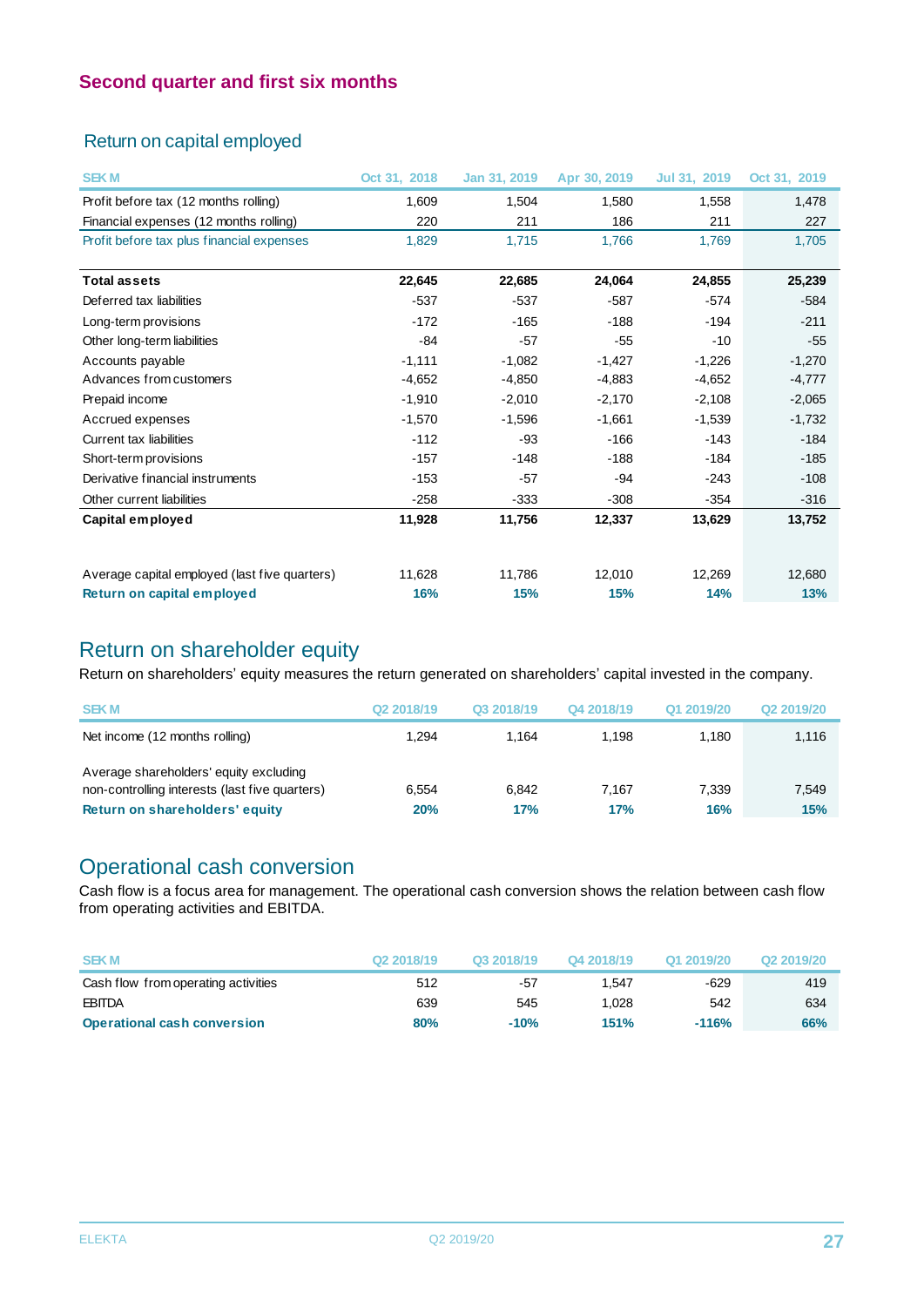### Working capital

In Order to optimize cash generation, management focuses on working capital and reducing lead times between orders booked and cash received.

| <b>SEKM</b>                        | <b>Oct 31</b><br>2019 | <b>Oct 31</b><br>2018 | <b>Apr 30</b><br>2019 |
|------------------------------------|-----------------------|-----------------------|-----------------------|
| <b>Working capital assets</b>      |                       |                       |                       |
| <b>Inventories</b>                 | 3,048                 | 2,463                 | 2,634                 |
| Accounts receivable                | 3,529                 | 2,982                 | 3,455                 |
| Accrued income                     | 1,356                 | 1,420                 | 1,401                 |
| Other operating receivables        | 1,442                 | 1,166                 | 1,059                 |
| Sum working capital assets         | 9,374                 | 8,031                 | 8,548                 |
| <b>Working capital liabilities</b> |                       |                       |                       |
| Accounts payable                   | 1,270                 | 1,111                 | 1,427                 |
| Advances from customers            | 4,777                 | 4,652                 | 4,883                 |
| Prepaid income                     | 2,065                 | 1,910                 | 2,170                 |
| Accrued expenses                   | 1,732                 | 1,570                 | 1,661                 |
| Short-term provisions              | 185                   | 157                   | 188                   |
| Other current liabilities          | 316                   | 258                   | 308                   |
| Sum working capital liabilities    | 10,345                | 9,659                 | 10,638                |
| Net working capital                | $-971$                | $-1,628$              | $-2,089$              |
| % of 12 months net sales           | $-7%$                 | $-13%$                | $-15%$                |

### Net debt and net debt/EBITDA ratio

Net debt is important for understanding the financial stability of the company. Net debt and net debt/EBITDA ratio are used by management to track the debt evolvement, the refinancing need and the leverage for the Group.

| <b>SEKM</b>                              | Oct 31, 2018 | Jan 31, 2019 | Apr 30, 2019 | Jul 31, 2019 | Oct 31, 2019 |
|------------------------------------------|--------------|--------------|--------------|--------------|--------------|
| Long-term interest-bearing liabilities   | 4.422        | 4.463        | 3,558        | 3.504        | 3,137        |
| Short-term interest-bearing liabilities  | 536          | 38           | 1.000        | 1.015        | 1,462        |
| Cash and cash equivalents and short-term |              |              |              |              |              |
| investments                              | $-3,669$     | $-2,980$     | $-4,119$     | $-3,349$     | $-3,090$     |
| Net debt                                 | 1.290        | 1.521        | 439          | 1.170        | 1,510        |
| EBITDA (12 months rolling)               | 2.522        | 2.499        | 2,639        | 2.754        | 2,750        |
| Net debt/EBITDA ratio                    | 0.51         | 0.61         | 0.17         | 0.42         | 0.55         |

## Significant events after the quarter

On November 15, Elekta published preliminary results for the second quarter and updated outlook of EBITA margin from around 19 percent, to around 18 percent, for fiscal year 2019/20.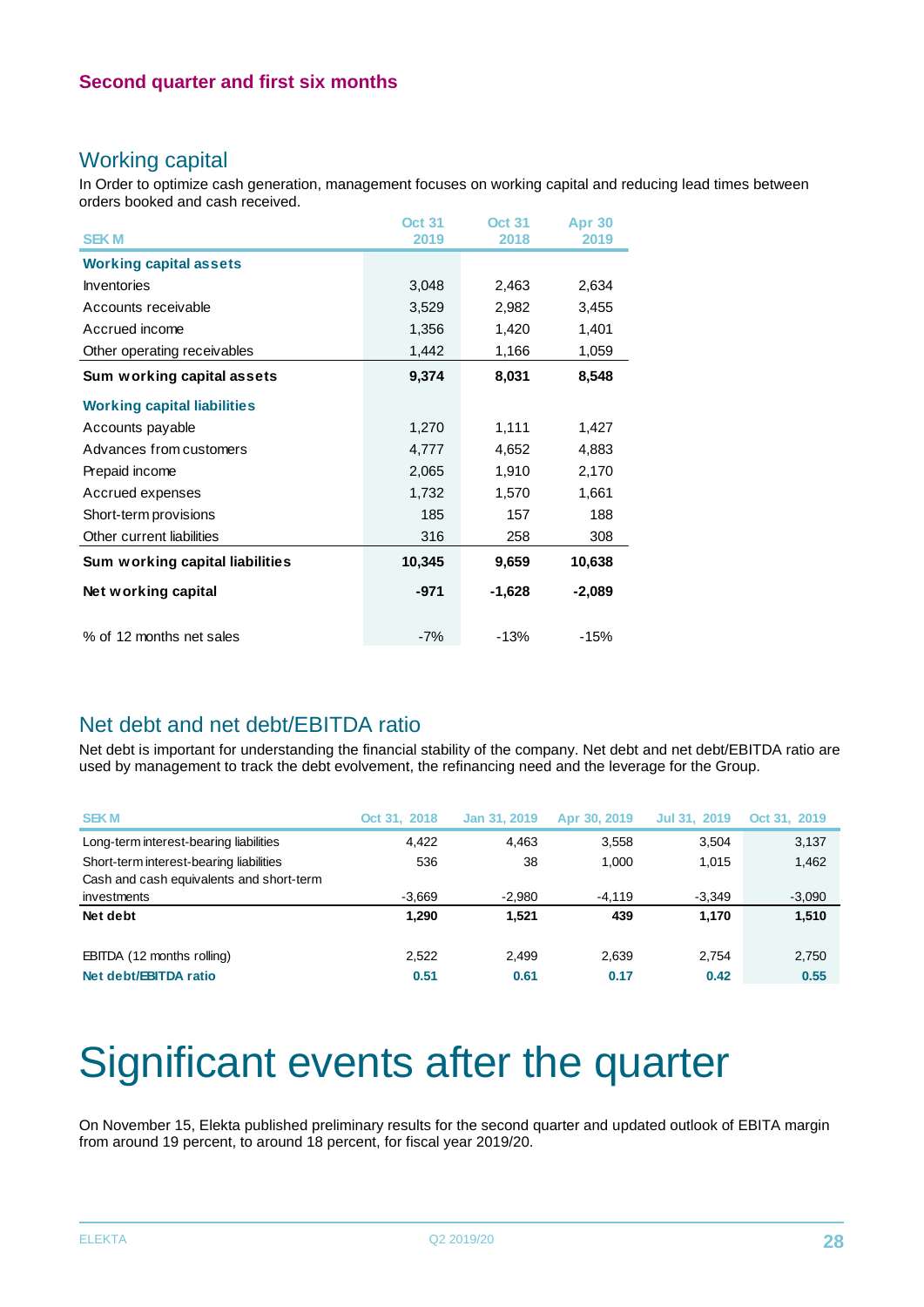### **Second quarter and first six months** Shareholder information

### Conference call

Elekta will host a live presentation and a web/telephone conference at 10:00-11:00 CET on November 28 with president and CEO Dr Richard Hausmann, and CFO Gustaf Salford. To take part of the presentation please welcome to the HQ, dial the numbers below or watch via the web link below.

Swedish dial-in-no.: +46 8 505 583 58 UK dial-in no.: +44 33 330 090 34 US dial-in no.: +1 833 823 05 89

[https://elekta-qreports.creo.se/191128/elekta\\_q2\\_brpresentation\\_and\\_conference\\_call](https://protect-eu.mimecast.com/s/L42zC0L0oc2zmMGFwOItA?domain=elekta-qreports.creo.se)

### Financial calendar

| Interim report, Q3, May-Jan 2019/20 | February 20, 2020 |
|-------------------------------------|-------------------|
| Year-end report 2019/20             | May 29, 2020      |

### About Elekta

For almost five decades, Elekta has been a leader in precision radiation medicine. Our nearly 4,000 employees worldwide are committed to ensuring everyone in the world with cancer has access to – and benefits from – more precise, personalized radiotherapy treatments. Headquartered in Stockholm, Sweden, Elekta is listed on NASDAQ Stockholm Exchange. Visit elekta.com or follow @Elekta on Twitter.

### **For further information, please contact:**

### **Gustaf Salford**

CFO Elekta AB (publ) +46 702 16 17 50 gustaf.salford@elekta.com

#### **Cecilia Ketels**

Head of Investor Relations Elekta AB (publ) +46 76 611 76 25 [cecilia.ketels@elekta.com](mailto:cecilia.ketels@elekta.com)